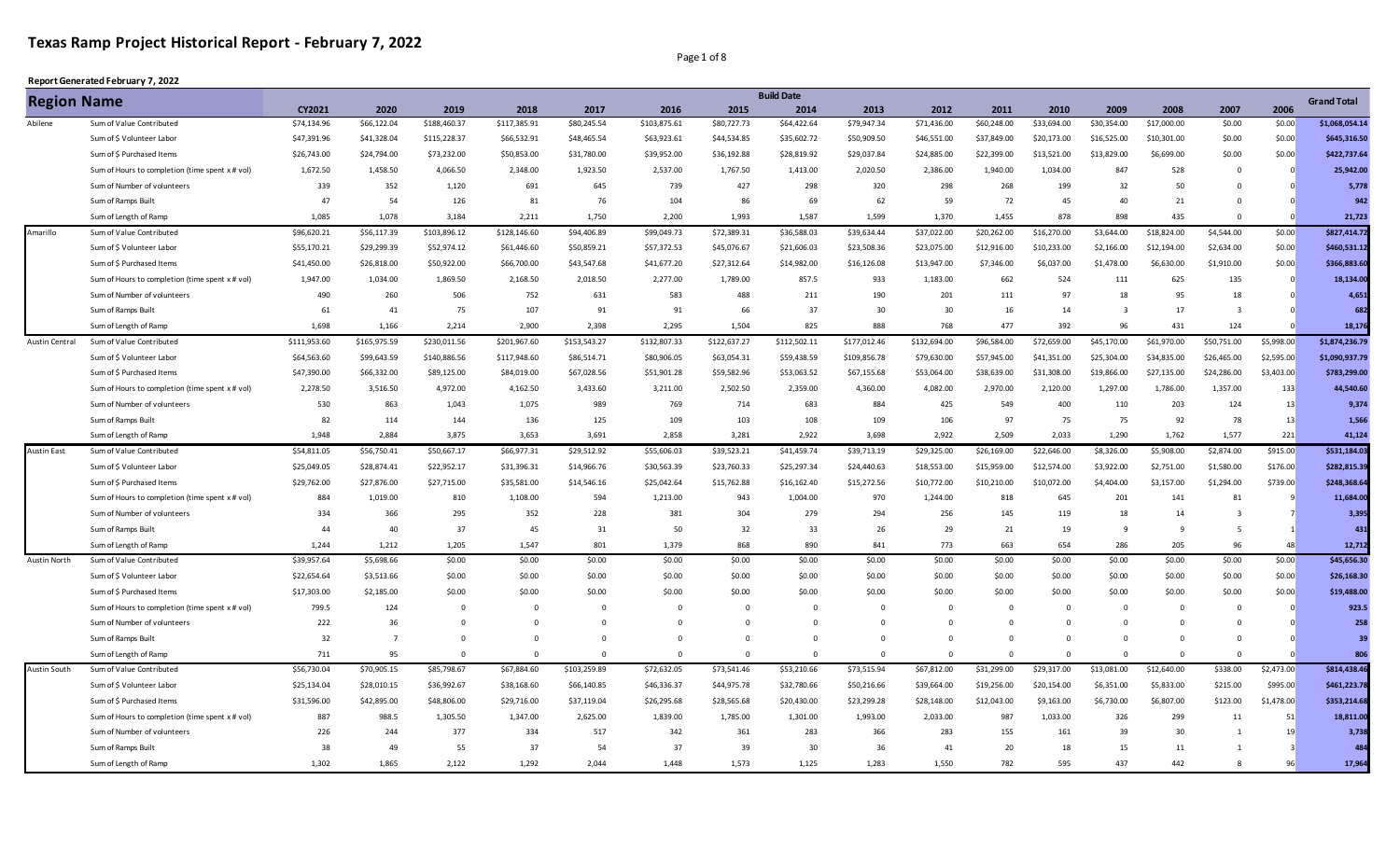Page 2 of 8

| CY2021<br>2007<br>2006<br>2020<br>2019<br>2018<br>2017<br>2016<br>2015<br>2014<br>2013<br>2012<br>2011<br>2010<br>2009<br>2008<br>\$40,873.57<br>\$49,592.59<br>\$43,644.64<br>\$48,731.08<br>\$32,384.07<br>\$23,796.32<br>\$32,859.65<br>\$24,369.61<br>\$27,324.00<br>\$3,864.00<br>\$1,230.00<br>\$1,380.00<br>\$0.00<br>Sum of Value Contributed<br>\$55,146.27<br>\$37,128.00<br>\$0.00<br>Sum of \$ Volunteer Labor<br>\$34,428.27<br>\$23,830.57<br>\$29,398.59<br>\$27,797.64<br>\$32,931.88<br>\$21,996.55<br>\$16,150.96<br>\$21,618.61<br>\$16,415.53<br>\$26,904.00<br>\$20,486.00<br>\$2,848.00<br>\$722.00<br>\$702.00<br>\$0.00<br>\$0.00<br>\$0.00<br>Sum of \$ Purchased Items<br>\$20,718.00<br>\$17,043.00<br>\$20,194.00<br>\$15,847.00<br>\$15,799.20<br>\$10,387.52<br>\$7,645.36<br>\$11,241.04<br>\$7,954.08<br>\$10,224.00<br>\$6,838.00<br>\$1,016.00<br>\$508.00<br>\$678.00<br>\$0.00<br>981<br>873<br>651.5<br>289<br>37<br>36<br>1,215.00<br>841<br>1,037.50<br>1,307.00<br>641<br>858<br>1,379.00<br>1,050.00<br>Sum of Hours to completion (time spent x # vol)<br>$\Omega$<br>190<br>286<br>182<br>124<br>97<br>319<br>201<br>246<br>141<br>144<br>143<br>48<br>Sum of Number of volunteers<br>5<br>$\overline{4}$<br>$\Omega$<br>32<br>18<br>25<br>18<br>24<br>18<br>11<br>15<br>10<br>15<br>Sum of Ramps Built<br>11<br>$\overline{2}$<br>$\overline{0}$<br>- 6<br>$\mathbf{1}$<br>866<br>741<br>878<br>689<br>870<br>572<br>421<br>619<br>438<br>563<br>444<br>139<br>33<br>Sum of Length of Ramp<br>44<br>$\Omega$<br>\$58,370.74<br>\$22,345.98<br>\$1,458.02<br>\$21,342.16<br>\$4,359.88<br>\$6,159.57<br>\$0.00<br>\$2,556.90<br>\$148.23<br>\$0.00<br>\$0.00<br>\$0.00<br>Sum of Value Contributed<br>\$0.00<br>\$0.00<br>\$0.00<br>\$0.00<br>\$0.00<br>\$13,742.98<br>\$170.02<br>\$12,326.16<br>\$3,653.49<br>\$1,612.58<br>\$75.59<br>\$0.00<br>\$0.00<br>\$0.00<br>\$0.00<br>\$0.00<br>Sum of \$ Volunteer Labor<br>\$2,266.88<br>\$0.00<br>\$0.00<br>\$0.00<br>\$0.00<br>\$8,603.00<br>\$0.00<br>\$944.32<br>\$72.64<br>\$0.00<br>\$0.00<br>\$0.00<br>Sum of \$ Purchased Items<br>\$1,288.00<br>\$9,016.00<br>\$2,093.00<br>\$2,506.08<br>\$0.00<br>\$0.00<br>\$0.00<br>\$0.00<br>\$0.00<br>485<br>435<br>80<br>64<br>Sum of Hours to completion (time spent x # vol)<br>145<br>$\mathsf 0$<br>$\overline{\mathbf{3}}$<br>$\Omega$<br>$\mathbf 0$<br>6<br>$\Omega$<br>$\Omega$<br>$\Omega$<br>$\Omega$<br>$\Omega$<br>$\Omega$<br>33<br>Sum of Number of volunteers<br>99<br>85<br>16<br>$\Omega$<br>10<br>$\overline{2}$<br>8<br>$\Omega$<br>$\Omega$<br>$\Omega$<br>$\Omega$<br>$\Omega$<br>$\Omega$<br>$\Omega$<br>$\overline{2}$<br>Sum of Ramps Built<br>10<br>11<br>$\overline{4}$<br>$^{\circ}$<br>1<br>1<br>$\Omega$<br>$\mathbf 0$<br>$\Omega$<br>1<br>$\Omega$<br>$\Omega$<br>$\Omega$<br>$\Omega$<br>56<br>52<br>353<br>392<br>138<br>Sum of Length of Ramp<br>91<br>$\mathbf 0$<br>$\overline{a}$<br>$\Omega$<br>$\Omega$<br>$\Omega$<br>$\Omega$<br>$\Omega$<br>$\Omega$<br>\$91,296.64<br>\$114,182.53<br>\$110,971.03<br>\$80,615.91<br>\$73,939.52<br>\$65,184.20<br>\$64,495.56<br>\$63,627.54<br>\$62,023.00<br>\$51,368.00<br>\$0.00<br>Sum of Value Contributed<br>\$82,923.95<br>\$68,682.00<br>\$44,511.00<br>\$730.00<br>\$0.00<br>\$39,022.95<br>\$36,234.64<br>\$49,460.53<br>\$47,399.03<br>\$42,443.59<br>\$36,094.08<br>\$32,314.60<br>\$32,352.36<br>\$32,755.54<br>\$38,064.00<br>\$35,489.00<br>\$29,577.00<br>\$26,046.00<br>\$176.00<br>\$0.00<br>\$0.00<br>Sum of \$ Volunteer Labor<br>Sum of \$ Purchased Items<br>\$43,901.00<br>\$55,062.00<br>\$64,722.00<br>\$63,572.00<br>\$38,172.32<br>\$37,845.44<br>\$32,869.60<br>\$32,143.20<br>\$30,872.00<br>\$30,618.00<br>\$26,534.00<br>\$21,791.00<br>\$18,465.00<br>\$554.00<br>\$0.00<br>\$0.00<br>1,377.15<br>1,335.00<br>Sum of Hours to completion (time spent x # vol)<br>1,278.75<br>1,745.50<br>1,672.75<br>1,684.50<br>1,432.50<br>1,282.50<br>1,284.00<br>1,300.00<br>1,951.00<br>1,819.00<br>1,516.00<br>9<br>$\overline{0}$<br>$\Omega$<br>Sum of Number of volunteers<br>465<br>455<br>569<br>550<br>494<br>454<br>432<br>453<br>403<br>359<br>393<br>330<br>258<br>$\Omega$<br>$\Omega$<br>66<br>68<br>79<br>91<br>90<br>72<br>70<br>64<br>61<br>55<br>38<br>Sum of Ramps Built<br>54<br>47<br>$\overline{0}$<br>1<br>1,817<br>2,394<br>2,764<br>2,102<br>2,084<br>1,810<br>1,770<br>1,700<br>1,686<br>36<br>Sum of Length of Ramp<br>2,814<br>1,723<br>1,415<br>1,199<br>$\Omega$<br>\$325,277.45<br>\$340,985.06<br>\$433,555.09<br>\$428,694.48<br>\$372,276.63<br>\$328,385.55<br>\$285,251.16<br>\$303,102.28<br>\$235,827.33<br>\$0.00<br>\$0.00<br>\$0.00<br>\$0.00<br>\$0.00<br>\$0.00<br>\$0.00<br>Sum of Value Contributed<br>Sum of \$ Volunteer Labor<br>\$161,791.45<br>\$183,688.06<br>\$240,608.09<br>\$250,766.48<br>\$224,545.03<br>\$198,959.23<br>\$170,952.12<br>\$182,429.08<br>\$142,139.89<br>\$0.00<br>\$0.00<br>\$0.00<br>\$0.00<br>\$0.00<br>\$0.00<br>\$0.00<br>\$163,486.00<br>\$157,297.00<br>\$192,947.00<br>\$177,928.00<br>\$147,731.60<br>\$129,426.32<br>\$114,299.04<br>\$120,673.20<br>\$93,687.44<br>\$0.00<br>\$0.00<br>\$0.00<br>\$0.00<br>\$0.00<br>\$0.00<br>\$0.00<br>Sum of \$ Purchased Items<br>6,482.50<br>Sum of Hours to completion (time spent x # vol)<br>5,709.75<br>8,491.25<br>8,849.75<br>8,911.75<br>7,896.30<br>6,784.75<br>7,240.25<br>5,641.25<br>$\overline{0}$<br>$\mathbf 0$<br>$\overline{0}$<br>$\Omega$<br>$\Omega$<br>0<br>$\Omega$<br>19,378<br>2,173<br>2,199<br>2,514<br>2,554<br>2,466<br>2,073<br>1,856<br>2,017<br>1,526<br>Sum of Number of volunteers<br>$\Omega$<br>$\Omega$<br>$\Omega$<br>$\Omega$<br>$\Omega$<br>$\Omega$<br>336<br>311<br>314<br>347<br>359<br>356<br>279<br>301<br>217<br>Sum of Ramps Built<br>$\Omega$<br>$\overline{0}$<br>$^{\circ}$<br>$\Omega$<br>$\Omega$<br>$\mathbf{0}$<br>6,724<br>6,839<br>8,389<br>7,736<br>8,135<br>7,127<br>6,294<br>6,645<br>5,159<br>$\Omega$<br>$\Omega$<br>63,048<br>Sum of Length of Ramp<br>$\Omega$<br>$\overline{0}$<br>$\overline{0}$<br>$\overline{0}$<br>$\Omega$<br>\$0.00<br>\$0.00<br>\$27,679.84<br>\$0.00<br>\$0.00<br>\$0.00<br>\$0.00<br>\$177.51<br>\$0.00<br>\$0.00<br>\$0.00<br>\$0.00<br>\$0.00<br>\$0.00<br>\$0.00<br>\$0.00<br>Sum of Value Contributed<br>Sum of \$ Volunteer Labor<br>\$14,238.84<br>\$0.00<br>\$0.00<br>\$0.00<br>\$0.00<br>\$50.39<br>\$0.00<br>\$0.00<br>\$0.00<br>\$0.00<br>\$0.00<br>\$0.00<br>\$0.00<br>\$0.00<br>\$0.00<br>\$0.00<br>\$0.00<br>\$0.00<br>\$0.00<br>\$0.00<br>\$0.00<br>\$127.12<br>\$0.00<br>\$0.00<br>\$0.00<br>\$0.00<br>\$0.00<br>\$0.00<br>\$0.00<br>\$0.00<br>\$0.00<br>Sum of \$ Purchased Items<br>\$13,441.00<br>502.5<br>Sum of Hours to completion (time spent x # vol)<br>$\mathbf{0}$<br>$\mathbf 0$<br>$\mathbf 0$<br>$\overline{2}$<br>$\mathbf 0$<br>$\overline{0}$<br>$^{\circ}$<br>$^{\circ}$<br>$\mathbf{0}$<br>$\Omega$<br>$\Omega$<br>$\overline{0}$<br>$\mathbf{0}$<br>$^{\circ}$<br>$\overline{2}$<br>90<br>$\Omega$<br>$\mathbf 0$<br>$\mathbf{0}$<br>$\mathsf 0$<br>$\Omega$<br>Sum of Number of volunteers<br>$\mathsf 0$<br>$\Omega$<br>$\Omega$<br>$\Omega$<br>$\Omega$<br>$\Omega$<br>$\Omega$<br>$\Omega$<br>Sum of Ramps Built<br>18<br>$\Omega$<br>$\mathbf 0$<br>$\Omega$<br>$\Omega$<br>$\Omega$<br>1<br>$\Omega$<br>$\Omega$<br>$\Omega$<br>$\Omega$<br>$\Omega$<br>$\Omega$<br>$\Omega$<br>$\Omega$<br>541<br>$\overline{0}$<br>$\Omega$<br>$\mathbf{0}$<br>$\overline{7}$<br>$\mathbf{0}$<br>$\Omega$<br>$\Omega$<br>$\Omega$<br>Sum of Length of Ramp<br>$\mathbf 0$<br>$\mathbf{0}$<br>$\Omega$<br>$\Omega$<br>$\Omega$<br>$\Omega$<br>\$37,895.29<br>\$0.00<br>\$0.00<br>\$0.00<br>\$0.00<br>\$0.00<br>\$0.00<br>\$0.00<br>\$0.00<br>\$0.00<br>\$0.00<br>\$0.00<br>Sum of Value Contributed<br>\$37,895.29<br>\$0.00<br>\$0.00<br>\$0.00<br>\$0.00 | <b>Region Name</b> |  |  |  |  | <b>Build Date</b> |  |  |  |  | <b>Grand Total</b> |
|---------------------------------------------------------------------------------------------------------------------------------------------------------------------------------------------------------------------------------------------------------------------------------------------------------------------------------------------------------------------------------------------------------------------------------------------------------------------------------------------------------------------------------------------------------------------------------------------------------------------------------------------------------------------------------------------------------------------------------------------------------------------------------------------------------------------------------------------------------------------------------------------------------------------------------------------------------------------------------------------------------------------------------------------------------------------------------------------------------------------------------------------------------------------------------------------------------------------------------------------------------------------------------------------------------------------------------------------------------------------------------------------------------------------------------------------------------------------------------------------------------------------------------------------------------------------------------------------------------------------------------------------------------------------------------------------------------------------------------------------------------------------------------------------------------------------------------------------------------------------------------------------------------------------------------------------------------------------------------------------------------------------------------------------------------------------------------------------------------------------------------------------------------------------------------------------------------------------------------------------------------------------------------------------------------------------------------------------------------------------------------------------------------------------------------------------------------------------------------------------------------------------------------------------------------------------------------------------------------------------------------------------------------------------------------------------------------------------------------------------------------------------------------------------------------------------------------------------------------------------------------------------------------------------------------------------------------------------------------------------------------------------------------------------------------------------------------------------------------------------------------------------------------------------------------------------------------------------------------------------------------------------------------------------------------------------------------------------------------------------------------------------------------------------------------------------------------------------------------------------------------------------------------------------------------------------------------------------------------------------------------------------------------------------------------------------------------------------------------------------------------------------------------------------------------------------------------------------------------------------------------------------------------------------------------------------------------------------------------------------------------------------------------------------------------------------------------------------------------------------------------------------------------------------------------------------------------------------------------------------------------------------------------------------------------------------------------------------------------------------------------------------------------------------------------------------------------------------------------------------------------------------------------------------------------------------------------------------------------------------------------------------------------------------------------------------------------------------------------------------------------------------------------------------------------------------------------------------------------------------------------------------------------------------------------------------------------------------------------------------------------------------------------------------------------------------------------------------------------------------------------------------------------------------------------------------------------------------------------------------------------------------------------------------------------------------------------------------------------------------------------------------------------------------------------------------------------------------------------------------------------------------------------------------------------------------------------------------------------------------------------------------------------------------------------------------------------------------------------------------------------------------------------------------------------------------------------------------------------------------------------------------------------------------------------------------------------------------------------------------------------------------------------------------------------------------------------------------------------------------------------------------------------------------------------------------------------------------------------------------------------------------------------------------------------------------------------------------------------------------------------------------------------------------------------------------------------------------------------------------------------------------------------------------------------------------------------------------------------------------------------------------------------------------------------------------------------------------------------------------------------------------------------------------------------------------------------------------------------------------------------------------------------------------------------------------------------------------------------------------------------------------------------------------------------------------------------------------------------------------------------------------------------------------------------------------------------------------------------------------------------------------------------------------------------------------------------------------------------------------------------------------------------------------------------------------------------------------------------------------------------------------------------------------------------------------------------------------------------------------------------------------------------------------------------------------------------------------------------------------------------------------------------------------------------------------------------------------------------------------------------------------------------------------------------------------|--------------------|--|--|--|--|-------------------|--|--|--|--|--------------------|
|                                                                                                                                                                                                                                                                                                                                                                                                                                                                                                                                                                                                                                                                                                                                                                                                                                                                                                                                                                                                                                                                                                                                                                                                                                                                                                                                                                                                                                                                                                                                                                                                                                                                                                                                                                                                                                                                                                                                                                                                                                                                                                                                                                                                                                                                                                                                                                                                                                                                                                                                                                                                                                                                                                                                                                                                                                                                                                                                                                                                                                                                                                                                                                                                                                                                                                                                                                                                                                                                                                                                                                                                                                                                                                                                                                                                                                                                                                                                                                                                                                                                                                                                                                                                                                                                                                                                                                                                                                                                                                                                                                                                                                                                                                                                                                                                                                                                                                                                                                                                                                                                                                                                                                                                                                                                                                                                                                                                                                                                                                                                                                                                                                                                                                                                                                                                                                                                                                                                                                                                                                                                                                                                                                                                                                                                                                                                                                                                                                                                                                                                                                                                                                                                                                                                                                                                                                                                                                                                                                                                                                                                                                                                                                                                                                                                                                                                                                                                                                                                                                                                                                                                                                                                                                                                                                                                                                                                                                                                             |                    |  |  |  |  |                   |  |  |  |  |                    |
| \$276,230.60<br>\$146,093.20<br>11,196.00<br>2,130<br>206<br>7,317<br>\$33,847.70<br>\$24,523.04<br>1,218.00<br>253<br>1,086<br>\$974,550.88<br>\$477,429.32<br>\$497,121.56<br>19,687.65<br>5,615<br>856<br>25,314<br>\$3,053,355.03<br>\$1,755,879.43<br>\$1,297,475.60<br>66,007.55<br>2,820<br>\$27,857.35<br>\$14,289.23<br>\$13,568.12<br>504.5<br>92<br>19<br>548                                                                                                                                                                                                                                                                                                                                                                                                                                                                                                                                                                                                                                                                                                                                                                                                                                                                                                                                                                                                                                                                                                                                                                                                                                                                                                                                                                                                                                                                                                                                                                                                                                                                                                                                                                                                                                                                                                                                                                                                                                                                                                                                                                                                                                                                                                                                                                                                                                                                                                                                                                                                                                                                                                                                                                                                                                                                                                                                                                                                                                                                                                                                                                                                                                                                                                                                                                                                                                                                                                                                                                                                                                                                                                                                                                                                                                                                                                                                                                                                                                                                                                                                                                                                                                                                                                                                                                                                                                                                                                                                                                                                                                                                                                                                                                                                                                                                                                                                                                                                                                                                                                                                                                                                                                                                                                                                                                                                                                                                                                                                                                                                                                                                                                                                                                                                                                                                                                                                                                                                                                                                                                                                                                                                                                                                                                                                                                                                                                                                                                                                                                                                                                                                                                                                                                                                                                                                                                                                                                                                                                                                                                                                                                                                                                                                                                                                                                                                                                                                                                                                                                    | Austin West        |  |  |  |  |                   |  |  |  |  | \$422,323.80       |
|                                                                                                                                                                                                                                                                                                                                                                                                                                                                                                                                                                                                                                                                                                                                                                                                                                                                                                                                                                                                                                                                                                                                                                                                                                                                                                                                                                                                                                                                                                                                                                                                                                                                                                                                                                                                                                                                                                                                                                                                                                                                                                                                                                                                                                                                                                                                                                                                                                                                                                                                                                                                                                                                                                                                                                                                                                                                                                                                                                                                                                                                                                                                                                                                                                                                                                                                                                                                                                                                                                                                                                                                                                                                                                                                                                                                                                                                                                                                                                                                                                                                                                                                                                                                                                                                                                                                                                                                                                                                                                                                                                                                                                                                                                                                                                                                                                                                                                                                                                                                                                                                                                                                                                                                                                                                                                                                                                                                                                                                                                                                                                                                                                                                                                                                                                                                                                                                                                                                                                                                                                                                                                                                                                                                                                                                                                                                                                                                                                                                                                                                                                                                                                                                                                                                                                                                                                                                                                                                                                                                                                                                                                                                                                                                                                                                                                                                                                                                                                                                                                                                                                                                                                                                                                                                                                                                                                                                                                                                             |                    |  |  |  |  |                   |  |  |  |  |                    |
|                                                                                                                                                                                                                                                                                                                                                                                                                                                                                                                                                                                                                                                                                                                                                                                                                                                                                                                                                                                                                                                                                                                                                                                                                                                                                                                                                                                                                                                                                                                                                                                                                                                                                                                                                                                                                                                                                                                                                                                                                                                                                                                                                                                                                                                                                                                                                                                                                                                                                                                                                                                                                                                                                                                                                                                                                                                                                                                                                                                                                                                                                                                                                                                                                                                                                                                                                                                                                                                                                                                                                                                                                                                                                                                                                                                                                                                                                                                                                                                                                                                                                                                                                                                                                                                                                                                                                                                                                                                                                                                                                                                                                                                                                                                                                                                                                                                                                                                                                                                                                                                                                                                                                                                                                                                                                                                                                                                                                                                                                                                                                                                                                                                                                                                                                                                                                                                                                                                                                                                                                                                                                                                                                                                                                                                                                                                                                                                                                                                                                                                                                                                                                                                                                                                                                                                                                                                                                                                                                                                                                                                                                                                                                                                                                                                                                                                                                                                                                                                                                                                                                                                                                                                                                                                                                                                                                                                                                                                                             |                    |  |  |  |  |                   |  |  |  |  |                    |
|                                                                                                                                                                                                                                                                                                                                                                                                                                                                                                                                                                                                                                                                                                                                                                                                                                                                                                                                                                                                                                                                                                                                                                                                                                                                                                                                                                                                                                                                                                                                                                                                                                                                                                                                                                                                                                                                                                                                                                                                                                                                                                                                                                                                                                                                                                                                                                                                                                                                                                                                                                                                                                                                                                                                                                                                                                                                                                                                                                                                                                                                                                                                                                                                                                                                                                                                                                                                                                                                                                                                                                                                                                                                                                                                                                                                                                                                                                                                                                                                                                                                                                                                                                                                                                                                                                                                                                                                                                                                                                                                                                                                                                                                                                                                                                                                                                                                                                                                                                                                                                                                                                                                                                                                                                                                                                                                                                                                                                                                                                                                                                                                                                                                                                                                                                                                                                                                                                                                                                                                                                                                                                                                                                                                                                                                                                                                                                                                                                                                                                                                                                                                                                                                                                                                                                                                                                                                                                                                                                                                                                                                                                                                                                                                                                                                                                                                                                                                                                                                                                                                                                                                                                                                                                                                                                                                                                                                                                                                             |                    |  |  |  |  |                   |  |  |  |  |                    |
|                                                                                                                                                                                                                                                                                                                                                                                                                                                                                                                                                                                                                                                                                                                                                                                                                                                                                                                                                                                                                                                                                                                                                                                                                                                                                                                                                                                                                                                                                                                                                                                                                                                                                                                                                                                                                                                                                                                                                                                                                                                                                                                                                                                                                                                                                                                                                                                                                                                                                                                                                                                                                                                                                                                                                                                                                                                                                                                                                                                                                                                                                                                                                                                                                                                                                                                                                                                                                                                                                                                                                                                                                                                                                                                                                                                                                                                                                                                                                                                                                                                                                                                                                                                                                                                                                                                                                                                                                                                                                                                                                                                                                                                                                                                                                                                                                                                                                                                                                                                                                                                                                                                                                                                                                                                                                                                                                                                                                                                                                                                                                                                                                                                                                                                                                                                                                                                                                                                                                                                                                                                                                                                                                                                                                                                                                                                                                                                                                                                                                                                                                                                                                                                                                                                                                                                                                                                                                                                                                                                                                                                                                                                                                                                                                                                                                                                                                                                                                                                                                                                                                                                                                                                                                                                                                                                                                                                                                                                                             |                    |  |  |  |  |                   |  |  |  |  |                    |
|                                                                                                                                                                                                                                                                                                                                                                                                                                                                                                                                                                                                                                                                                                                                                                                                                                                                                                                                                                                                                                                                                                                                                                                                                                                                                                                                                                                                                                                                                                                                                                                                                                                                                                                                                                                                                                                                                                                                                                                                                                                                                                                                                                                                                                                                                                                                                                                                                                                                                                                                                                                                                                                                                                                                                                                                                                                                                                                                                                                                                                                                                                                                                                                                                                                                                                                                                                                                                                                                                                                                                                                                                                                                                                                                                                                                                                                                                                                                                                                                                                                                                                                                                                                                                                                                                                                                                                                                                                                                                                                                                                                                                                                                                                                                                                                                                                                                                                                                                                                                                                                                                                                                                                                                                                                                                                                                                                                                                                                                                                                                                                                                                                                                                                                                                                                                                                                                                                                                                                                                                                                                                                                                                                                                                                                                                                                                                                                                                                                                                                                                                                                                                                                                                                                                                                                                                                                                                                                                                                                                                                                                                                                                                                                                                                                                                                                                                                                                                                                                                                                                                                                                                                                                                                                                                                                                                                                                                                                                             |                    |  |  |  |  |                   |  |  |  |  |                    |
|                                                                                                                                                                                                                                                                                                                                                                                                                                                                                                                                                                                                                                                                                                                                                                                                                                                                                                                                                                                                                                                                                                                                                                                                                                                                                                                                                                                                                                                                                                                                                                                                                                                                                                                                                                                                                                                                                                                                                                                                                                                                                                                                                                                                                                                                                                                                                                                                                                                                                                                                                                                                                                                                                                                                                                                                                                                                                                                                                                                                                                                                                                                                                                                                                                                                                                                                                                                                                                                                                                                                                                                                                                                                                                                                                                                                                                                                                                                                                                                                                                                                                                                                                                                                                                                                                                                                                                                                                                                                                                                                                                                                                                                                                                                                                                                                                                                                                                                                                                                                                                                                                                                                                                                                                                                                                                                                                                                                                                                                                                                                                                                                                                                                                                                                                                                                                                                                                                                                                                                                                                                                                                                                                                                                                                                                                                                                                                                                                                                                                                                                                                                                                                                                                                                                                                                                                                                                                                                                                                                                                                                                                                                                                                                                                                                                                                                                                                                                                                                                                                                                                                                                                                                                                                                                                                                                                                                                                                                                             |                    |  |  |  |  |                   |  |  |  |  |                    |
|                                                                                                                                                                                                                                                                                                                                                                                                                                                                                                                                                                                                                                                                                                                                                                                                                                                                                                                                                                                                                                                                                                                                                                                                                                                                                                                                                                                                                                                                                                                                                                                                                                                                                                                                                                                                                                                                                                                                                                                                                                                                                                                                                                                                                                                                                                                                                                                                                                                                                                                                                                                                                                                                                                                                                                                                                                                                                                                                                                                                                                                                                                                                                                                                                                                                                                                                                                                                                                                                                                                                                                                                                                                                                                                                                                                                                                                                                                                                                                                                                                                                                                                                                                                                                                                                                                                                                                                                                                                                                                                                                                                                                                                                                                                                                                                                                                                                                                                                                                                                                                                                                                                                                                                                                                                                                                                                                                                                                                                                                                                                                                                                                                                                                                                                                                                                                                                                                                                                                                                                                                                                                                                                                                                                                                                                                                                                                                                                                                                                                                                                                                                                                                                                                                                                                                                                                                                                                                                                                                                                                                                                                                                                                                                                                                                                                                                                                                                                                                                                                                                                                                                                                                                                                                                                                                                                                                                                                                                                             | Beaumont           |  |  |  |  |                   |  |  |  |  |                    |
|                                                                                                                                                                                                                                                                                                                                                                                                                                                                                                                                                                                                                                                                                                                                                                                                                                                                                                                                                                                                                                                                                                                                                                                                                                                                                                                                                                                                                                                                                                                                                                                                                                                                                                                                                                                                                                                                                                                                                                                                                                                                                                                                                                                                                                                                                                                                                                                                                                                                                                                                                                                                                                                                                                                                                                                                                                                                                                                                                                                                                                                                                                                                                                                                                                                                                                                                                                                                                                                                                                                                                                                                                                                                                                                                                                                                                                                                                                                                                                                                                                                                                                                                                                                                                                                                                                                                                                                                                                                                                                                                                                                                                                                                                                                                                                                                                                                                                                                                                                                                                                                                                                                                                                                                                                                                                                                                                                                                                                                                                                                                                                                                                                                                                                                                                                                                                                                                                                                                                                                                                                                                                                                                                                                                                                                                                                                                                                                                                                                                                                                                                                                                                                                                                                                                                                                                                                                                                                                                                                                                                                                                                                                                                                                                                                                                                                                                                                                                                                                                                                                                                                                                                                                                                                                                                                                                                                                                                                                                             |                    |  |  |  |  |                   |  |  |  |  |                    |
|                                                                                                                                                                                                                                                                                                                                                                                                                                                                                                                                                                                                                                                                                                                                                                                                                                                                                                                                                                                                                                                                                                                                                                                                                                                                                                                                                                                                                                                                                                                                                                                                                                                                                                                                                                                                                                                                                                                                                                                                                                                                                                                                                                                                                                                                                                                                                                                                                                                                                                                                                                                                                                                                                                                                                                                                                                                                                                                                                                                                                                                                                                                                                                                                                                                                                                                                                                                                                                                                                                                                                                                                                                                                                                                                                                                                                                                                                                                                                                                                                                                                                                                                                                                                                                                                                                                                                                                                                                                                                                                                                                                                                                                                                                                                                                                                                                                                                                                                                                                                                                                                                                                                                                                                                                                                                                                                                                                                                                                                                                                                                                                                                                                                                                                                                                                                                                                                                                                                                                                                                                                                                                                                                                                                                                                                                                                                                                                                                                                                                                                                                                                                                                                                                                                                                                                                                                                                                                                                                                                                                                                                                                                                                                                                                                                                                                                                                                                                                                                                                                                                                                                                                                                                                                                                                                                                                                                                                                                                             |                    |  |  |  |  |                   |  |  |  |  |                    |
|                                                                                                                                                                                                                                                                                                                                                                                                                                                                                                                                                                                                                                                                                                                                                                                                                                                                                                                                                                                                                                                                                                                                                                                                                                                                                                                                                                                                                                                                                                                                                                                                                                                                                                                                                                                                                                                                                                                                                                                                                                                                                                                                                                                                                                                                                                                                                                                                                                                                                                                                                                                                                                                                                                                                                                                                                                                                                                                                                                                                                                                                                                                                                                                                                                                                                                                                                                                                                                                                                                                                                                                                                                                                                                                                                                                                                                                                                                                                                                                                                                                                                                                                                                                                                                                                                                                                                                                                                                                                                                                                                                                                                                                                                                                                                                                                                                                                                                                                                                                                                                                                                                                                                                                                                                                                                                                                                                                                                                                                                                                                                                                                                                                                                                                                                                                                                                                                                                                                                                                                                                                                                                                                                                                                                                                                                                                                                                                                                                                                                                                                                                                                                                                                                                                                                                                                                                                                                                                                                                                                                                                                                                                                                                                                                                                                                                                                                                                                                                                                                                                                                                                                                                                                                                                                                                                                                                                                                                                                             |                    |  |  |  |  |                   |  |  |  |  |                    |
|                                                                                                                                                                                                                                                                                                                                                                                                                                                                                                                                                                                                                                                                                                                                                                                                                                                                                                                                                                                                                                                                                                                                                                                                                                                                                                                                                                                                                                                                                                                                                                                                                                                                                                                                                                                                                                                                                                                                                                                                                                                                                                                                                                                                                                                                                                                                                                                                                                                                                                                                                                                                                                                                                                                                                                                                                                                                                                                                                                                                                                                                                                                                                                                                                                                                                                                                                                                                                                                                                                                                                                                                                                                                                                                                                                                                                                                                                                                                                                                                                                                                                                                                                                                                                                                                                                                                                                                                                                                                                                                                                                                                                                                                                                                                                                                                                                                                                                                                                                                                                                                                                                                                                                                                                                                                                                                                                                                                                                                                                                                                                                                                                                                                                                                                                                                                                                                                                                                                                                                                                                                                                                                                                                                                                                                                                                                                                                                                                                                                                                                                                                                                                                                                                                                                                                                                                                                                                                                                                                                                                                                                                                                                                                                                                                                                                                                                                                                                                                                                                                                                                                                                                                                                                                                                                                                                                                                                                                                                             |                    |  |  |  |  |                   |  |  |  |  |                    |
|                                                                                                                                                                                                                                                                                                                                                                                                                                                                                                                                                                                                                                                                                                                                                                                                                                                                                                                                                                                                                                                                                                                                                                                                                                                                                                                                                                                                                                                                                                                                                                                                                                                                                                                                                                                                                                                                                                                                                                                                                                                                                                                                                                                                                                                                                                                                                                                                                                                                                                                                                                                                                                                                                                                                                                                                                                                                                                                                                                                                                                                                                                                                                                                                                                                                                                                                                                                                                                                                                                                                                                                                                                                                                                                                                                                                                                                                                                                                                                                                                                                                                                                                                                                                                                                                                                                                                                                                                                                                                                                                                                                                                                                                                                                                                                                                                                                                                                                                                                                                                                                                                                                                                                                                                                                                                                                                                                                                                                                                                                                                                                                                                                                                                                                                                                                                                                                                                                                                                                                                                                                                                                                                                                                                                                                                                                                                                                                                                                                                                                                                                                                                                                                                                                                                                                                                                                                                                                                                                                                                                                                                                                                                                                                                                                                                                                                                                                                                                                                                                                                                                                                                                                                                                                                                                                                                                                                                                                                                             |                    |  |  |  |  |                   |  |  |  |  |                    |
|                                                                                                                                                                                                                                                                                                                                                                                                                                                                                                                                                                                                                                                                                                                                                                                                                                                                                                                                                                                                                                                                                                                                                                                                                                                                                                                                                                                                                                                                                                                                                                                                                                                                                                                                                                                                                                                                                                                                                                                                                                                                                                                                                                                                                                                                                                                                                                                                                                                                                                                                                                                                                                                                                                                                                                                                                                                                                                                                                                                                                                                                                                                                                                                                                                                                                                                                                                                                                                                                                                                                                                                                                                                                                                                                                                                                                                                                                                                                                                                                                                                                                                                                                                                                                                                                                                                                                                                                                                                                                                                                                                                                                                                                                                                                                                                                                                                                                                                                                                                                                                                                                                                                                                                                                                                                                                                                                                                                                                                                                                                                                                                                                                                                                                                                                                                                                                                                                                                                                                                                                                                                                                                                                                                                                                                                                                                                                                                                                                                                                                                                                                                                                                                                                                                                                                                                                                                                                                                                                                                                                                                                                                                                                                                                                                                                                                                                                                                                                                                                                                                                                                                                                                                                                                                                                                                                                                                                                                                                             |                    |  |  |  |  |                   |  |  |  |  |                    |
|                                                                                                                                                                                                                                                                                                                                                                                                                                                                                                                                                                                                                                                                                                                                                                                                                                                                                                                                                                                                                                                                                                                                                                                                                                                                                                                                                                                                                                                                                                                                                                                                                                                                                                                                                                                                                                                                                                                                                                                                                                                                                                                                                                                                                                                                                                                                                                                                                                                                                                                                                                                                                                                                                                                                                                                                                                                                                                                                                                                                                                                                                                                                                                                                                                                                                                                                                                                                                                                                                                                                                                                                                                                                                                                                                                                                                                                                                                                                                                                                                                                                                                                                                                                                                                                                                                                                                                                                                                                                                                                                                                                                                                                                                                                                                                                                                                                                                                                                                                                                                                                                                                                                                                                                                                                                                                                                                                                                                                                                                                                                                                                                                                                                                                                                                                                                                                                                                                                                                                                                                                                                                                                                                                                                                                                                                                                                                                                                                                                                                                                                                                                                                                                                                                                                                                                                                                                                                                                                                                                                                                                                                                                                                                                                                                                                                                                                                                                                                                                                                                                                                                                                                                                                                                                                                                                                                                                                                                                                             | Bryan/College      |  |  |  |  |                   |  |  |  |  |                    |
|                                                                                                                                                                                                                                                                                                                                                                                                                                                                                                                                                                                                                                                                                                                                                                                                                                                                                                                                                                                                                                                                                                                                                                                                                                                                                                                                                                                                                                                                                                                                                                                                                                                                                                                                                                                                                                                                                                                                                                                                                                                                                                                                                                                                                                                                                                                                                                                                                                                                                                                                                                                                                                                                                                                                                                                                                                                                                                                                                                                                                                                                                                                                                                                                                                                                                                                                                                                                                                                                                                                                                                                                                                                                                                                                                                                                                                                                                                                                                                                                                                                                                                                                                                                                                                                                                                                                                                                                                                                                                                                                                                                                                                                                                                                                                                                                                                                                                                                                                                                                                                                                                                                                                                                                                                                                                                                                                                                                                                                                                                                                                                                                                                                                                                                                                                                                                                                                                                                                                                                                                                                                                                                                                                                                                                                                                                                                                                                                                                                                                                                                                                                                                                                                                                                                                                                                                                                                                                                                                                                                                                                                                                                                                                                                                                                                                                                                                                                                                                                                                                                                                                                                                                                                                                                                                                                                                                                                                                                                             | Station            |  |  |  |  |                   |  |  |  |  |                    |
|                                                                                                                                                                                                                                                                                                                                                                                                                                                                                                                                                                                                                                                                                                                                                                                                                                                                                                                                                                                                                                                                                                                                                                                                                                                                                                                                                                                                                                                                                                                                                                                                                                                                                                                                                                                                                                                                                                                                                                                                                                                                                                                                                                                                                                                                                                                                                                                                                                                                                                                                                                                                                                                                                                                                                                                                                                                                                                                                                                                                                                                                                                                                                                                                                                                                                                                                                                                                                                                                                                                                                                                                                                                                                                                                                                                                                                                                                                                                                                                                                                                                                                                                                                                                                                                                                                                                                                                                                                                                                                                                                                                                                                                                                                                                                                                                                                                                                                                                                                                                                                                                                                                                                                                                                                                                                                                                                                                                                                                                                                                                                                                                                                                                                                                                                                                                                                                                                                                                                                                                                                                                                                                                                                                                                                                                                                                                                                                                                                                                                                                                                                                                                                                                                                                                                                                                                                                                                                                                                                                                                                                                                                                                                                                                                                                                                                                                                                                                                                                                                                                                                                                                                                                                                                                                                                                                                                                                                                                                             |                    |  |  |  |  |                   |  |  |  |  |                    |
|                                                                                                                                                                                                                                                                                                                                                                                                                                                                                                                                                                                                                                                                                                                                                                                                                                                                                                                                                                                                                                                                                                                                                                                                                                                                                                                                                                                                                                                                                                                                                                                                                                                                                                                                                                                                                                                                                                                                                                                                                                                                                                                                                                                                                                                                                                                                                                                                                                                                                                                                                                                                                                                                                                                                                                                                                                                                                                                                                                                                                                                                                                                                                                                                                                                                                                                                                                                                                                                                                                                                                                                                                                                                                                                                                                                                                                                                                                                                                                                                                                                                                                                                                                                                                                                                                                                                                                                                                                                                                                                                                                                                                                                                                                                                                                                                                                                                                                                                                                                                                                                                                                                                                                                                                                                                                                                                                                                                                                                                                                                                                                                                                                                                                                                                                                                                                                                                                                                                                                                                                                                                                                                                                                                                                                                                                                                                                                                                                                                                                                                                                                                                                                                                                                                                                                                                                                                                                                                                                                                                                                                                                                                                                                                                                                                                                                                                                                                                                                                                                                                                                                                                                                                                                                                                                                                                                                                                                                                                             |                    |  |  |  |  |                   |  |  |  |  |                    |
|                                                                                                                                                                                                                                                                                                                                                                                                                                                                                                                                                                                                                                                                                                                                                                                                                                                                                                                                                                                                                                                                                                                                                                                                                                                                                                                                                                                                                                                                                                                                                                                                                                                                                                                                                                                                                                                                                                                                                                                                                                                                                                                                                                                                                                                                                                                                                                                                                                                                                                                                                                                                                                                                                                                                                                                                                                                                                                                                                                                                                                                                                                                                                                                                                                                                                                                                                                                                                                                                                                                                                                                                                                                                                                                                                                                                                                                                                                                                                                                                                                                                                                                                                                                                                                                                                                                                                                                                                                                                                                                                                                                                                                                                                                                                                                                                                                                                                                                                                                                                                                                                                                                                                                                                                                                                                                                                                                                                                                                                                                                                                                                                                                                                                                                                                                                                                                                                                                                                                                                                                                                                                                                                                                                                                                                                                                                                                                                                                                                                                                                                                                                                                                                                                                                                                                                                                                                                                                                                                                                                                                                                                                                                                                                                                                                                                                                                                                                                                                                                                                                                                                                                                                                                                                                                                                                                                                                                                                                                             |                    |  |  |  |  |                   |  |  |  |  |                    |
|                                                                                                                                                                                                                                                                                                                                                                                                                                                                                                                                                                                                                                                                                                                                                                                                                                                                                                                                                                                                                                                                                                                                                                                                                                                                                                                                                                                                                                                                                                                                                                                                                                                                                                                                                                                                                                                                                                                                                                                                                                                                                                                                                                                                                                                                                                                                                                                                                                                                                                                                                                                                                                                                                                                                                                                                                                                                                                                                                                                                                                                                                                                                                                                                                                                                                                                                                                                                                                                                                                                                                                                                                                                                                                                                                                                                                                                                                                                                                                                                                                                                                                                                                                                                                                                                                                                                                                                                                                                                                                                                                                                                                                                                                                                                                                                                                                                                                                                                                                                                                                                                                                                                                                                                                                                                                                                                                                                                                                                                                                                                                                                                                                                                                                                                                                                                                                                                                                                                                                                                                                                                                                                                                                                                                                                                                                                                                                                                                                                                                                                                                                                                                                                                                                                                                                                                                                                                                                                                                                                                                                                                                                                                                                                                                                                                                                                                                                                                                                                                                                                                                                                                                                                                                                                                                                                                                                                                                                                                             |                    |  |  |  |  |                   |  |  |  |  |                    |
|                                                                                                                                                                                                                                                                                                                                                                                                                                                                                                                                                                                                                                                                                                                                                                                                                                                                                                                                                                                                                                                                                                                                                                                                                                                                                                                                                                                                                                                                                                                                                                                                                                                                                                                                                                                                                                                                                                                                                                                                                                                                                                                                                                                                                                                                                                                                                                                                                                                                                                                                                                                                                                                                                                                                                                                                                                                                                                                                                                                                                                                                                                                                                                                                                                                                                                                                                                                                                                                                                                                                                                                                                                                                                                                                                                                                                                                                                                                                                                                                                                                                                                                                                                                                                                                                                                                                                                                                                                                                                                                                                                                                                                                                                                                                                                                                                                                                                                                                                                                                                                                                                                                                                                                                                                                                                                                                                                                                                                                                                                                                                                                                                                                                                                                                                                                                                                                                                                                                                                                                                                                                                                                                                                                                                                                                                                                                                                                                                                                                                                                                                                                                                                                                                                                                                                                                                                                                                                                                                                                                                                                                                                                                                                                                                                                                                                                                                                                                                                                                                                                                                                                                                                                                                                                                                                                                                                                                                                                                             |                    |  |  |  |  |                   |  |  |  |  |                    |
|                                                                                                                                                                                                                                                                                                                                                                                                                                                                                                                                                                                                                                                                                                                                                                                                                                                                                                                                                                                                                                                                                                                                                                                                                                                                                                                                                                                                                                                                                                                                                                                                                                                                                                                                                                                                                                                                                                                                                                                                                                                                                                                                                                                                                                                                                                                                                                                                                                                                                                                                                                                                                                                                                                                                                                                                                                                                                                                                                                                                                                                                                                                                                                                                                                                                                                                                                                                                                                                                                                                                                                                                                                                                                                                                                                                                                                                                                                                                                                                                                                                                                                                                                                                                                                                                                                                                                                                                                                                                                                                                                                                                                                                                                                                                                                                                                                                                                                                                                                                                                                                                                                                                                                                                                                                                                                                                                                                                                                                                                                                                                                                                                                                                                                                                                                                                                                                                                                                                                                                                                                                                                                                                                                                                                                                                                                                                                                                                                                                                                                                                                                                                                                                                                                                                                                                                                                                                                                                                                                                                                                                                                                                                                                                                                                                                                                                                                                                                                                                                                                                                                                                                                                                                                                                                                                                                                                                                                                                                             | Dallas             |  |  |  |  |                   |  |  |  |  |                    |
|                                                                                                                                                                                                                                                                                                                                                                                                                                                                                                                                                                                                                                                                                                                                                                                                                                                                                                                                                                                                                                                                                                                                                                                                                                                                                                                                                                                                                                                                                                                                                                                                                                                                                                                                                                                                                                                                                                                                                                                                                                                                                                                                                                                                                                                                                                                                                                                                                                                                                                                                                                                                                                                                                                                                                                                                                                                                                                                                                                                                                                                                                                                                                                                                                                                                                                                                                                                                                                                                                                                                                                                                                                                                                                                                                                                                                                                                                                                                                                                                                                                                                                                                                                                                                                                                                                                                                                                                                                                                                                                                                                                                                                                                                                                                                                                                                                                                                                                                                                                                                                                                                                                                                                                                                                                                                                                                                                                                                                                                                                                                                                                                                                                                                                                                                                                                                                                                                                                                                                                                                                                                                                                                                                                                                                                                                                                                                                                                                                                                                                                                                                                                                                                                                                                                                                                                                                                                                                                                                                                                                                                                                                                                                                                                                                                                                                                                                                                                                                                                                                                                                                                                                                                                                                                                                                                                                                                                                                                                             |                    |  |  |  |  |                   |  |  |  |  |                    |
|                                                                                                                                                                                                                                                                                                                                                                                                                                                                                                                                                                                                                                                                                                                                                                                                                                                                                                                                                                                                                                                                                                                                                                                                                                                                                                                                                                                                                                                                                                                                                                                                                                                                                                                                                                                                                                                                                                                                                                                                                                                                                                                                                                                                                                                                                                                                                                                                                                                                                                                                                                                                                                                                                                                                                                                                                                                                                                                                                                                                                                                                                                                                                                                                                                                                                                                                                                                                                                                                                                                                                                                                                                                                                                                                                                                                                                                                                                                                                                                                                                                                                                                                                                                                                                                                                                                                                                                                                                                                                                                                                                                                                                                                                                                                                                                                                                                                                                                                                                                                                                                                                                                                                                                                                                                                                                                                                                                                                                                                                                                                                                                                                                                                                                                                                                                                                                                                                                                                                                                                                                                                                                                                                                                                                                                                                                                                                                                                                                                                                                                                                                                                                                                                                                                                                                                                                                                                                                                                                                                                                                                                                                                                                                                                                                                                                                                                                                                                                                                                                                                                                                                                                                                                                                                                                                                                                                                                                                                                             |                    |  |  |  |  |                   |  |  |  |  |                    |
|                                                                                                                                                                                                                                                                                                                                                                                                                                                                                                                                                                                                                                                                                                                                                                                                                                                                                                                                                                                                                                                                                                                                                                                                                                                                                                                                                                                                                                                                                                                                                                                                                                                                                                                                                                                                                                                                                                                                                                                                                                                                                                                                                                                                                                                                                                                                                                                                                                                                                                                                                                                                                                                                                                                                                                                                                                                                                                                                                                                                                                                                                                                                                                                                                                                                                                                                                                                                                                                                                                                                                                                                                                                                                                                                                                                                                                                                                                                                                                                                                                                                                                                                                                                                                                                                                                                                                                                                                                                                                                                                                                                                                                                                                                                                                                                                                                                                                                                                                                                                                                                                                                                                                                                                                                                                                                                                                                                                                                                                                                                                                                                                                                                                                                                                                                                                                                                                                                                                                                                                                                                                                                                                                                                                                                                                                                                                                                                                                                                                                                                                                                                                                                                                                                                                                                                                                                                                                                                                                                                                                                                                                                                                                                                                                                                                                                                                                                                                                                                                                                                                                                                                                                                                                                                                                                                                                                                                                                                                             |                    |  |  |  |  |                   |  |  |  |  |                    |
|                                                                                                                                                                                                                                                                                                                                                                                                                                                                                                                                                                                                                                                                                                                                                                                                                                                                                                                                                                                                                                                                                                                                                                                                                                                                                                                                                                                                                                                                                                                                                                                                                                                                                                                                                                                                                                                                                                                                                                                                                                                                                                                                                                                                                                                                                                                                                                                                                                                                                                                                                                                                                                                                                                                                                                                                                                                                                                                                                                                                                                                                                                                                                                                                                                                                                                                                                                                                                                                                                                                                                                                                                                                                                                                                                                                                                                                                                                                                                                                                                                                                                                                                                                                                                                                                                                                                                                                                                                                                                                                                                                                                                                                                                                                                                                                                                                                                                                                                                                                                                                                                                                                                                                                                                                                                                                                                                                                                                                                                                                                                                                                                                                                                                                                                                                                                                                                                                                                                                                                                                                                                                                                                                                                                                                                                                                                                                                                                                                                                                                                                                                                                                                                                                                                                                                                                                                                                                                                                                                                                                                                                                                                                                                                                                                                                                                                                                                                                                                                                                                                                                                                                                                                                                                                                                                                                                                                                                                                                             |                    |  |  |  |  |                   |  |  |  |  |                    |
|                                                                                                                                                                                                                                                                                                                                                                                                                                                                                                                                                                                                                                                                                                                                                                                                                                                                                                                                                                                                                                                                                                                                                                                                                                                                                                                                                                                                                                                                                                                                                                                                                                                                                                                                                                                                                                                                                                                                                                                                                                                                                                                                                                                                                                                                                                                                                                                                                                                                                                                                                                                                                                                                                                                                                                                                                                                                                                                                                                                                                                                                                                                                                                                                                                                                                                                                                                                                                                                                                                                                                                                                                                                                                                                                                                                                                                                                                                                                                                                                                                                                                                                                                                                                                                                                                                                                                                                                                                                                                                                                                                                                                                                                                                                                                                                                                                                                                                                                                                                                                                                                                                                                                                                                                                                                                                                                                                                                                                                                                                                                                                                                                                                                                                                                                                                                                                                                                                                                                                                                                                                                                                                                                                                                                                                                                                                                                                                                                                                                                                                                                                                                                                                                                                                                                                                                                                                                                                                                                                                                                                                                                                                                                                                                                                                                                                                                                                                                                                                                                                                                                                                                                                                                                                                                                                                                                                                                                                                                             |                    |  |  |  |  |                   |  |  |  |  |                    |
|                                                                                                                                                                                                                                                                                                                                                                                                                                                                                                                                                                                                                                                                                                                                                                                                                                                                                                                                                                                                                                                                                                                                                                                                                                                                                                                                                                                                                                                                                                                                                                                                                                                                                                                                                                                                                                                                                                                                                                                                                                                                                                                                                                                                                                                                                                                                                                                                                                                                                                                                                                                                                                                                                                                                                                                                                                                                                                                                                                                                                                                                                                                                                                                                                                                                                                                                                                                                                                                                                                                                                                                                                                                                                                                                                                                                                                                                                                                                                                                                                                                                                                                                                                                                                                                                                                                                                                                                                                                                                                                                                                                                                                                                                                                                                                                                                                                                                                                                                                                                                                                                                                                                                                                                                                                                                                                                                                                                                                                                                                                                                                                                                                                                                                                                                                                                                                                                                                                                                                                                                                                                                                                                                                                                                                                                                                                                                                                                                                                                                                                                                                                                                                                                                                                                                                                                                                                                                                                                                                                                                                                                                                                                                                                                                                                                                                                                                                                                                                                                                                                                                                                                                                                                                                                                                                                                                                                                                                                                             |                    |  |  |  |  |                   |  |  |  |  |                    |
|                                                                                                                                                                                                                                                                                                                                                                                                                                                                                                                                                                                                                                                                                                                                                                                                                                                                                                                                                                                                                                                                                                                                                                                                                                                                                                                                                                                                                                                                                                                                                                                                                                                                                                                                                                                                                                                                                                                                                                                                                                                                                                                                                                                                                                                                                                                                                                                                                                                                                                                                                                                                                                                                                                                                                                                                                                                                                                                                                                                                                                                                                                                                                                                                                                                                                                                                                                                                                                                                                                                                                                                                                                                                                                                                                                                                                                                                                                                                                                                                                                                                                                                                                                                                                                                                                                                                                                                                                                                                                                                                                                                                                                                                                                                                                                                                                                                                                                                                                                                                                                                                                                                                                                                                                                                                                                                                                                                                                                                                                                                                                                                                                                                                                                                                                                                                                                                                                                                                                                                                                                                                                                                                                                                                                                                                                                                                                                                                                                                                                                                                                                                                                                                                                                                                                                                                                                                                                                                                                                                                                                                                                                                                                                                                                                                                                                                                                                                                                                                                                                                                                                                                                                                                                                                                                                                                                                                                                                                                             | Denton             |  |  |  |  |                   |  |  |  |  |                    |
|                                                                                                                                                                                                                                                                                                                                                                                                                                                                                                                                                                                                                                                                                                                                                                                                                                                                                                                                                                                                                                                                                                                                                                                                                                                                                                                                                                                                                                                                                                                                                                                                                                                                                                                                                                                                                                                                                                                                                                                                                                                                                                                                                                                                                                                                                                                                                                                                                                                                                                                                                                                                                                                                                                                                                                                                                                                                                                                                                                                                                                                                                                                                                                                                                                                                                                                                                                                                                                                                                                                                                                                                                                                                                                                                                                                                                                                                                                                                                                                                                                                                                                                                                                                                                                                                                                                                                                                                                                                                                                                                                                                                                                                                                                                                                                                                                                                                                                                                                                                                                                                                                                                                                                                                                                                                                                                                                                                                                                                                                                                                                                                                                                                                                                                                                                                                                                                                                                                                                                                                                                                                                                                                                                                                                                                                                                                                                                                                                                                                                                                                                                                                                                                                                                                                                                                                                                                                                                                                                                                                                                                                                                                                                                                                                                                                                                                                                                                                                                                                                                                                                                                                                                                                                                                                                                                                                                                                                                                                             |                    |  |  |  |  |                   |  |  |  |  |                    |
|                                                                                                                                                                                                                                                                                                                                                                                                                                                                                                                                                                                                                                                                                                                                                                                                                                                                                                                                                                                                                                                                                                                                                                                                                                                                                                                                                                                                                                                                                                                                                                                                                                                                                                                                                                                                                                                                                                                                                                                                                                                                                                                                                                                                                                                                                                                                                                                                                                                                                                                                                                                                                                                                                                                                                                                                                                                                                                                                                                                                                                                                                                                                                                                                                                                                                                                                                                                                                                                                                                                                                                                                                                                                                                                                                                                                                                                                                                                                                                                                                                                                                                                                                                                                                                                                                                                                                                                                                                                                                                                                                                                                                                                                                                                                                                                                                                                                                                                                                                                                                                                                                                                                                                                                                                                                                                                                                                                                                                                                                                                                                                                                                                                                                                                                                                                                                                                                                                                                                                                                                                                                                                                                                                                                                                                                                                                                                                                                                                                                                                                                                                                                                                                                                                                                                                                                                                                                                                                                                                                                                                                                                                                                                                                                                                                                                                                                                                                                                                                                                                                                                                                                                                                                                                                                                                                                                                                                                                                                             |                    |  |  |  |  |                   |  |  |  |  |                    |
|                                                                                                                                                                                                                                                                                                                                                                                                                                                                                                                                                                                                                                                                                                                                                                                                                                                                                                                                                                                                                                                                                                                                                                                                                                                                                                                                                                                                                                                                                                                                                                                                                                                                                                                                                                                                                                                                                                                                                                                                                                                                                                                                                                                                                                                                                                                                                                                                                                                                                                                                                                                                                                                                                                                                                                                                                                                                                                                                                                                                                                                                                                                                                                                                                                                                                                                                                                                                                                                                                                                                                                                                                                                                                                                                                                                                                                                                                                                                                                                                                                                                                                                                                                                                                                                                                                                                                                                                                                                                                                                                                                                                                                                                                                                                                                                                                                                                                                                                                                                                                                                                                                                                                                                                                                                                                                                                                                                                                                                                                                                                                                                                                                                                                                                                                                                                                                                                                                                                                                                                                                                                                                                                                                                                                                                                                                                                                                                                                                                                                                                                                                                                                                                                                                                                                                                                                                                                                                                                                                                                                                                                                                                                                                                                                                                                                                                                                                                                                                                                                                                                                                                                                                                                                                                                                                                                                                                                                                                                             |                    |  |  |  |  |                   |  |  |  |  |                    |
|                                                                                                                                                                                                                                                                                                                                                                                                                                                                                                                                                                                                                                                                                                                                                                                                                                                                                                                                                                                                                                                                                                                                                                                                                                                                                                                                                                                                                                                                                                                                                                                                                                                                                                                                                                                                                                                                                                                                                                                                                                                                                                                                                                                                                                                                                                                                                                                                                                                                                                                                                                                                                                                                                                                                                                                                                                                                                                                                                                                                                                                                                                                                                                                                                                                                                                                                                                                                                                                                                                                                                                                                                                                                                                                                                                                                                                                                                                                                                                                                                                                                                                                                                                                                                                                                                                                                                                                                                                                                                                                                                                                                                                                                                                                                                                                                                                                                                                                                                                                                                                                                                                                                                                                                                                                                                                                                                                                                                                                                                                                                                                                                                                                                                                                                                                                                                                                                                                                                                                                                                                                                                                                                                                                                                                                                                                                                                                                                                                                                                                                                                                                                                                                                                                                                                                                                                                                                                                                                                                                                                                                                                                                                                                                                                                                                                                                                                                                                                                                                                                                                                                                                                                                                                                                                                                                                                                                                                                                                             |                    |  |  |  |  |                   |  |  |  |  |                    |
|                                                                                                                                                                                                                                                                                                                                                                                                                                                                                                                                                                                                                                                                                                                                                                                                                                                                                                                                                                                                                                                                                                                                                                                                                                                                                                                                                                                                                                                                                                                                                                                                                                                                                                                                                                                                                                                                                                                                                                                                                                                                                                                                                                                                                                                                                                                                                                                                                                                                                                                                                                                                                                                                                                                                                                                                                                                                                                                                                                                                                                                                                                                                                                                                                                                                                                                                                                                                                                                                                                                                                                                                                                                                                                                                                                                                                                                                                                                                                                                                                                                                                                                                                                                                                                                                                                                                                                                                                                                                                                                                                                                                                                                                                                                                                                                                                                                                                                                                                                                                                                                                                                                                                                                                                                                                                                                                                                                                                                                                                                                                                                                                                                                                                                                                                                                                                                                                                                                                                                                                                                                                                                                                                                                                                                                                                                                                                                                                                                                                                                                                                                                                                                                                                                                                                                                                                                                                                                                                                                                                                                                                                                                                                                                                                                                                                                                                                                                                                                                                                                                                                                                                                                                                                                                                                                                                                                                                                                                                             |                    |  |  |  |  |                   |  |  |  |  |                    |
|                                                                                                                                                                                                                                                                                                                                                                                                                                                                                                                                                                                                                                                                                                                                                                                                                                                                                                                                                                                                                                                                                                                                                                                                                                                                                                                                                                                                                                                                                                                                                                                                                                                                                                                                                                                                                                                                                                                                                                                                                                                                                                                                                                                                                                                                                                                                                                                                                                                                                                                                                                                                                                                                                                                                                                                                                                                                                                                                                                                                                                                                                                                                                                                                                                                                                                                                                                                                                                                                                                                                                                                                                                                                                                                                                                                                                                                                                                                                                                                                                                                                                                                                                                                                                                                                                                                                                                                                                                                                                                                                                                                                                                                                                                                                                                                                                                                                                                                                                                                                                                                                                                                                                                                                                                                                                                                                                                                                                                                                                                                                                                                                                                                                                                                                                                                                                                                                                                                                                                                                                                                                                                                                                                                                                                                                                                                                                                                                                                                                                                                                                                                                                                                                                                                                                                                                                                                                                                                                                                                                                                                                                                                                                                                                                                                                                                                                                                                                                                                                                                                                                                                                                                                                                                                                                                                                                                                                                                                                             |                    |  |  |  |  |                   |  |  |  |  |                    |
|                                                                                                                                                                                                                                                                                                                                                                                                                                                                                                                                                                                                                                                                                                                                                                                                                                                                                                                                                                                                                                                                                                                                                                                                                                                                                                                                                                                                                                                                                                                                                                                                                                                                                                                                                                                                                                                                                                                                                                                                                                                                                                                                                                                                                                                                                                                                                                                                                                                                                                                                                                                                                                                                                                                                                                                                                                                                                                                                                                                                                                                                                                                                                                                                                                                                                                                                                                                                                                                                                                                                                                                                                                                                                                                                                                                                                                                                                                                                                                                                                                                                                                                                                                                                                                                                                                                                                                                                                                                                                                                                                                                                                                                                                                                                                                                                                                                                                                                                                                                                                                                                                                                                                                                                                                                                                                                                                                                                                                                                                                                                                                                                                                                                                                                                                                                                                                                                                                                                                                                                                                                                                                                                                                                                                                                                                                                                                                                                                                                                                                                                                                                                                                                                                                                                                                                                                                                                                                                                                                                                                                                                                                                                                                                                                                                                                                                                                                                                                                                                                                                                                                                                                                                                                                                                                                                                                                                                                                                                             | East Texas         |  |  |  |  |                   |  |  |  |  |                    |
| \$0.00<br>\$0.00<br>Sum of \$ Volunteer Labor<br>\$20,770.29<br>\$0.00<br>\$0.00<br>\$0.00<br>\$0.00<br>\$0.00<br>\$0.00<br>\$0.00<br>\$0.00<br>\$0.00<br>\$0.00<br>\$0.00<br>\$0.00<br>\$0.00<br>\$20,770.29                                                                                                                                                                                                                                                                                                                                                                                                                                                                                                                                                                                                                                                                                                                                                                                                                                                                                                                                                                                                                                                                                                                                                                                                                                                                                                                                                                                                                                                                                                                                                                                                                                                                                                                                                                                                                                                                                                                                                                                                                                                                                                                                                                                                                                                                                                                                                                                                                                                                                                                                                                                                                                                                                                                                                                                                                                                                                                                                                                                                                                                                                                                                                                                                                                                                                                                                                                                                                                                                                                                                                                                                                                                                                                                                                                                                                                                                                                                                                                                                                                                                                                                                                                                                                                                                                                                                                                                                                                                                                                                                                                                                                                                                                                                                                                                                                                                                                                                                                                                                                                                                                                                                                                                                                                                                                                                                                                                                                                                                                                                                                                                                                                                                                                                                                                                                                                                                                                                                                                                                                                                                                                                                                                                                                                                                                                                                                                                                                                                                                                                                                                                                                                                                                                                                                                                                                                                                                                                                                                                                                                                                                                                                                                                                                                                                                                                                                                                                                                                                                                                                                                                                                                                                                                                               | Athens             |  |  |  |  |                   |  |  |  |  |                    |
| \$0.00<br>\$0.00<br>\$17,125.00<br>\$17,125.00<br>\$0.00<br>\$0.00<br>\$0.00<br>\$0.00<br>\$0.00<br>\$0.00<br>\$0.00<br>\$0.00<br>\$0.00<br>\$0.00<br>\$0.00<br>\$0.00<br>\$0.00<br>Sum of \$ Purchased Items                                                                                                                                                                                                                                                                                                                                                                                                                                                                                                                                                                                                                                                                                                                                                                                                                                                                                                                                                                                                                                                                                                                                                                                                                                                                                                                                                                                                                                                                                                                                                                                                                                                                                                                                                                                                                                                                                                                                                                                                                                                                                                                                                                                                                                                                                                                                                                                                                                                                                                                                                                                                                                                                                                                                                                                                                                                                                                                                                                                                                                                                                                                                                                                                                                                                                                                                                                                                                                                                                                                                                                                                                                                                                                                                                                                                                                                                                                                                                                                                                                                                                                                                                                                                                                                                                                                                                                                                                                                                                                                                                                                                                                                                                                                                                                                                                                                                                                                                                                                                                                                                                                                                                                                                                                                                                                                                                                                                                                                                                                                                                                                                                                                                                                                                                                                                                                                                                                                                                                                                                                                                                                                                                                                                                                                                                                                                                                                                                                                                                                                                                                                                                                                                                                                                                                                                                                                                                                                                                                                                                                                                                                                                                                                                                                                                                                                                                                                                                                                                                                                                                                                                                                                                                                                               |                    |  |  |  |  |                   |  |  |  |  |                    |
| 733<br>733<br>Sum of Hours to completion (time spent x # vol)<br>$\mathbf{0}$<br>$\mathbf 0$<br>$\mathbf 0$<br>$^{\circ}$<br>$\mathbf 0$<br>$\overline{0}$<br>$\overline{0}$<br>$\mathbf{0}$<br>$^{\circ}$<br>$\mathbf{0}$<br>$\Omega$<br>$\Omega$<br>$\Omega$<br>$\Omega$                                                                                                                                                                                                                                                                                                                                                                                                                                                                                                                                                                                                                                                                                                                                                                                                                                                                                                                                                                                                                                                                                                                                                                                                                                                                                                                                                                                                                                                                                                                                                                                                                                                                                                                                                                                                                                                                                                                                                                                                                                                                                                                                                                                                                                                                                                                                                                                                                                                                                                                                                                                                                                                                                                                                                                                                                                                                                                                                                                                                                                                                                                                                                                                                                                                                                                                                                                                                                                                                                                                                                                                                                                                                                                                                                                                                                                                                                                                                                                                                                                                                                                                                                                                                                                                                                                                                                                                                                                                                                                                                                                                                                                                                                                                                                                                                                                                                                                                                                                                                                                                                                                                                                                                                                                                                                                                                                                                                                                                                                                                                                                                                                                                                                                                                                                                                                                                                                                                                                                                                                                                                                                                                                                                                                                                                                                                                                                                                                                                                                                                                                                                                                                                                                                                                                                                                                                                                                                                                                                                                                                                                                                                                                                                                                                                                                                                                                                                                                                                                                                                                                                                                                                                                  |                    |  |  |  |  |                   |  |  |  |  |                    |
| Sum of Number of volunteers<br>148<br>$\Omega$<br>$\mathbf 0$<br>$\mathsf 0$<br>$\mathbf 0$<br>$\mathbf 0$<br>$\Omega$<br>148<br>$\Omega$<br>$\mathbf 0$<br>$\Omega$<br>$\mathbf{0}$<br>$\Omega$<br>$\Omega$<br>$\Omega$<br>- 0                                                                                                                                                                                                                                                                                                                                                                                                                                                                                                                                                                                                                                                                                                                                                                                                                                                                                                                                                                                                                                                                                                                                                                                                                                                                                                                                                                                                                                                                                                                                                                                                                                                                                                                                                                                                                                                                                                                                                                                                                                                                                                                                                                                                                                                                                                                                                                                                                                                                                                                                                                                                                                                                                                                                                                                                                                                                                                                                                                                                                                                                                                                                                                                                                                                                                                                                                                                                                                                                                                                                                                                                                                                                                                                                                                                                                                                                                                                                                                                                                                                                                                                                                                                                                                                                                                                                                                                                                                                                                                                                                                                                                                                                                                                                                                                                                                                                                                                                                                                                                                                                                                                                                                                                                                                                                                                                                                                                                                                                                                                                                                                                                                                                                                                                                                                                                                                                                                                                                                                                                                                                                                                                                                                                                                                                                                                                                                                                                                                                                                                                                                                                                                                                                                                                                                                                                                                                                                                                                                                                                                                                                                                                                                                                                                                                                                                                                                                                                                                                                                                                                                                                                                                                                                             |                    |  |  |  |  |                   |  |  |  |  |                    |
| 24<br>$\Omega$<br>24<br>Sum of Ramps Built<br>$\Omega$<br>$\Omega$<br>$\Omega$<br>$\Omega$<br>$\Omega$<br>$\Omega$<br>$\Omega$<br>$\Omega$<br>O<br>$\cap$                                                                                                                                                                                                                                                                                                                                                                                                                                                                                                                                                                                                                                                                                                                                                                                                                                                                                                                                                                                                                                                                                                                                                                                                                                                                                                                                                                                                                                                                                                                                                                                                                                                                                                                                                                                                                                                                                                                                                                                                                                                                                                                                                                                                                                                                                                                                                                                                                                                                                                                                                                                                                                                                                                                                                                                                                                                                                                                                                                                                                                                                                                                                                                                                                                                                                                                                                                                                                                                                                                                                                                                                                                                                                                                                                                                                                                                                                                                                                                                                                                                                                                                                                                                                                                                                                                                                                                                                                                                                                                                                                                                                                                                                                                                                                                                                                                                                                                                                                                                                                                                                                                                                                                                                                                                                                                                                                                                                                                                                                                                                                                                                                                                                                                                                                                                                                                                                                                                                                                                                                                                                                                                                                                                                                                                                                                                                                                                                                                                                                                                                                                                                                                                                                                                                                                                                                                                                                                                                                                                                                                                                                                                                                                                                                                                                                                                                                                                                                                                                                                                                                                                                                                                                                                                                                                                   |                    |  |  |  |  |                   |  |  |  |  |                    |
| 731<br>$\Omega$<br>$\Omega$<br>$\Omega$<br>$\Omega$<br>$\Omega$<br>$\Omega$<br>Sum of Length of Ramp<br>$\Omega$<br>$\Omega$<br>$\Omega$<br>$\Omega$<br>$\Omega$<br>$\Omega$<br>$\Omega$<br>731<br>$\Omega$                                                                                                                                                                                                                                                                                                                                                                                                                                                                                                                                                                                                                                                                                                                                                                                                                                                                                                                                                                                                                                                                                                                                                                                                                                                                                                                                                                                                                                                                                                                                                                                                                                                                                                                                                                                                                                                                                                                                                                                                                                                                                                                                                                                                                                                                                                                                                                                                                                                                                                                                                                                                                                                                                                                                                                                                                                                                                                                                                                                                                                                                                                                                                                                                                                                                                                                                                                                                                                                                                                                                                                                                                                                                                                                                                                                                                                                                                                                                                                                                                                                                                                                                                                                                                                                                                                                                                                                                                                                                                                                                                                                                                                                                                                                                                                                                                                                                                                                                                                                                                                                                                                                                                                                                                                                                                                                                                                                                                                                                                                                                                                                                                                                                                                                                                                                                                                                                                                                                                                                                                                                                                                                                                                                                                                                                                                                                                                                                                                                                                                                                                                                                                                                                                                                                                                                                                                                                                                                                                                                                                                                                                                                                                                                                                                                                                                                                                                                                                                                                                                                                                                                                                                                                                                                                 |                    |  |  |  |  |                   |  |  |  |  |                    |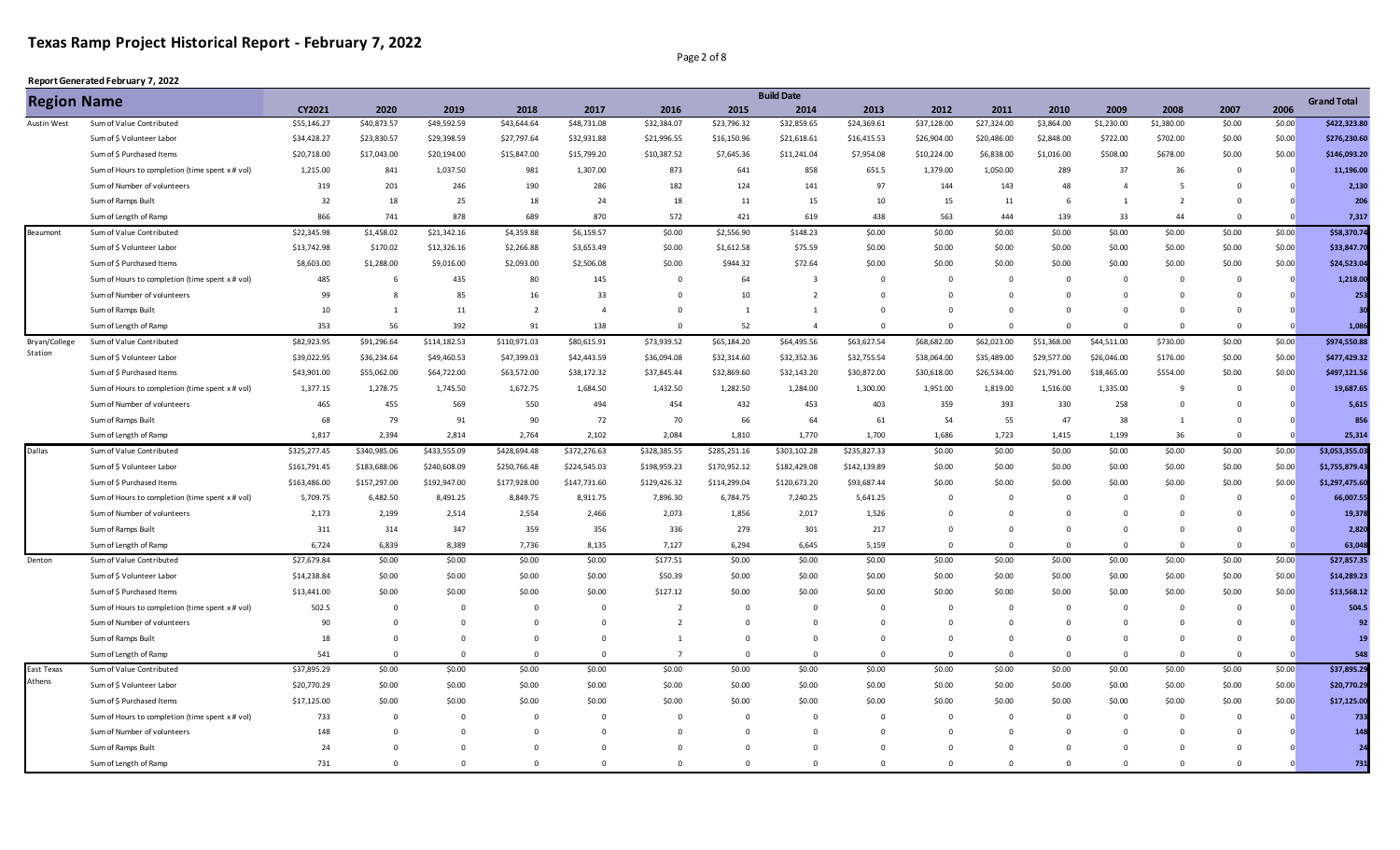#### Page 3 of 8

|                                                                                                                                                                                                                                                                                                                                                                                                                                                                                                                                                                                                                                                                   |                                                 |              |              |              |              |              |              |              | <b>Build Date</b> |                |             |              |             |                |                         |                |             | <b>Grand Total</b> |
|-------------------------------------------------------------------------------------------------------------------------------------------------------------------------------------------------------------------------------------------------------------------------------------------------------------------------------------------------------------------------------------------------------------------------------------------------------------------------------------------------------------------------------------------------------------------------------------------------------------------------------------------------------------------|-------------------------------------------------|--------------|--------------|--------------|--------------|--------------|--------------|--------------|-------------------|----------------|-------------|--------------|-------------|----------------|-------------------------|----------------|-------------|--------------------|
| <b>Region Name</b><br>East Texas Emory Sum of Value Contributed<br>Sum of \$ Volunteer Labor<br>Sum of \$ Purchased Items<br>Sum of Number of volunteers<br>Sum of Ramps Built<br>Sum of Length of Ramp<br>Sum of Value Contributed<br>Jacksonville<br>Sum of \$ Volunteer Labor<br>Sum of \$ Purchased Items<br>Sum of Number of volunteers<br>Sum of Ramps Built<br>Sum of Length of Ramp<br>Sum of Value Contributed<br>Sum of \$ Volunteer Labor<br>Sum of \$ Purchased Items<br>Sum of Number of volunteers<br>Sum of Ramps Built<br>Sum of Length of Ramp<br>Sum of Value Contributed<br>Marshall<br>Sum of \$ Volunteer Labor<br>Sum of \$ Purchased Items |                                                 | CY2021       | 2020         | 2019         | 2018         | 2017         | 2016         | 2015         | 2014              | 2013           | 2012        | 2011         | 2010        | 2009           | 2008                    | 2007           | 2006        |                    |
|                                                                                                                                                                                                                                                                                                                                                                                                                                                                                                                                                                                                                                                                   |                                                 | \$53,464.61  | \$40,816.01  | \$57,048.04  | \$57,665.41  | \$36,629.75  | \$45,185.15  | \$7,919.84   | \$2,685.16        | \$2,131.50     | \$9,116.00  | \$2,358.00   | \$0.00      | \$997.00       | \$0.00                  | \$0.00         | \$0.00      | \$316,016.47       |
|                                                                                                                                                                                                                                                                                                                                                                                                                                                                                                                                                                                                                                                                   |                                                 | \$26,750.61  | \$21,473.01  | \$26,113.04  | \$29,214.41  | \$22,210.71  | \$28,623.23  | \$4,396.80   | \$1,486.60        | \$1,259.82     | \$5,502.00  | \$1,342.00   | \$0.00      | \$566.00       | \$0.00                  | \$0.00         | \$0.00      | \$168,938.23       |
|                                                                                                                                                                                                                                                                                                                                                                                                                                                                                                                                                                                                                                                                   |                                                 | \$26,714.00  | \$19,343.00  | \$30,935.00  | \$28,451.00  | \$14,419.04  | \$16,561.92  | \$3,523.04   | \$1,198.56        | \$871.68       | \$3,614.00  | \$1,016.00   | \$0.00      | \$431.00       | \$0.00                  | \$0.00         | \$0.00      | \$147.078.24       |
|                                                                                                                                                                                                                                                                                                                                                                                                                                                                                                                                                                                                                                                                   | Sum of Hours to completion (time spent x # vol) | 944.05       | 757.8        | 921.55       | 1,031.00     | 881.5        | 1,136.00     | 174.5        | 59                | 50             | 282         | 84           |             | 29             | $\mathbf{0}$            | $\Omega$       | $\Omega$    | 6,350.40           |
|                                                                                                                                                                                                                                                                                                                                                                                                                                                                                                                                                                                                                                                                   |                                                 | 330          | 292          | 407          | 321          | 204          | 230          | 45           | 15                | 11             | 34          | 14           | $\Omega$    | $\Delta$       | $\Omega$                | $\Omega$       |             | 1,907              |
|                                                                                                                                                                                                                                                                                                                                                                                                                                                                                                                                                                                                                                                                   |                                                 | 36           | 32           | 45           | 39           | 27           | 29           | 8            | $\overline{4}$    | $\overline{2}$ | 6           |              | $\Omega$    | 1              | $\Omega$                | $\Omega$       |             | 231                |
|                                                                                                                                                                                                                                                                                                                                                                                                                                                                                                                                                                                                                                                                   |                                                 | 1,124        | 841          | 1,345        | 1,237        | 794          | 912          | 194          | 66                | 48             | 199         | 66           | $\Omega$    | 28             | $\Omega$                | $\Omega$       |             | 6,854              |
| East Texas                                                                                                                                                                                                                                                                                                                                                                                                                                                                                                                                                                                                                                                        |                                                 | \$18,541.41  | \$23,635.90  | \$36,565.39  | \$20,060.58  | \$27,865.96  | \$13,794.39  | \$19,160.65  | \$9,864.48        | \$8,520.79     | \$0.00      | \$4,631.00   | \$21,811.00 | \$1,600.00     | \$844.00                | \$0.00         | \$0.00      | \$206,895.55       |
|                                                                                                                                                                                                                                                                                                                                                                                                                                                                                                                                                                                                                                                                   |                                                 | \$7,962.41   | \$13,147.90  | \$18,418.39  | \$9,917.58   | \$16,352.52  | \$8,037.67   | \$11,061.29  | \$4,125.92        | \$5,215.67     | \$0.00      | \$3,414.00   | \$15,628.00 | \$1,307.00     | \$351.00                | \$0.00         | \$0.00      | \$114,939.35       |
|                                                                                                                                                                                                                                                                                                                                                                                                                                                                                                                                                                                                                                                                   |                                                 | \$10,579.00  | \$10,488.00  | \$18,147.00  | \$10,143.00  | \$11,513.44  | \$5,756.72   | \$8,099.36   | \$5,738.56        | \$3,305.12     | \$0.00      | \$1,217.00   | \$6,183.00  | \$293.00       | \$493.00                | \$0.00         | \$0.00      | \$91,956.20        |
|                                                                                                                                                                                                                                                                                                                                                                                                                                                                                                                                                                                                                                                                   | Sum of Hours to completion (time spent x # vol) | 281          | 464          | 650          | 350          | 649          | 319          | 439          | 163.75            | 207            | $\mathbf 0$ | 175          | 801         | 67             | 9                       | $\mathbf 0$    | $\mathbf 0$ | 4,574.75           |
|                                                                                                                                                                                                                                                                                                                                                                                                                                                                                                                                                                                                                                                                   |                                                 | 120          | 126          | 179          | 111          | 177          | 96           | 110          | 50                | 38             | $\Omega$    | 29           | 85          | $\Delta$       | $\overline{\mathbf{3}}$ | $\Omega$       | $\cap$      | 1,128              |
|                                                                                                                                                                                                                                                                                                                                                                                                                                                                                                                                                                                                                                                                   |                                                 | 17           | 18           | 30           | 21           | 24           | 15           | 19           | 8                 | 6              | $\Omega$    | $\mathbf{A}$ | 15          | $\overline{3}$ | $\overline{1}$          | $\Omega$       | $\Omega$    | 181                |
|                                                                                                                                                                                                                                                                                                                                                                                                                                                                                                                                                                                                                                                                   |                                                 | 441          | 456          | 789          | 441          | 634          | 317          | 446          | 316               | 182            | $\Omega$    | 79           | 323         | 19             | 32                      | $\Omega$       |             | 4,475              |
| East Texas                                                                                                                                                                                                                                                                                                                                                                                                                                                                                                                                                                                                                                                        |                                                 | \$11,455.57  | \$16,544.91  | \$29,810.77  | \$6,820.32   | \$21,681.39  | \$19,106.11  | \$18,847.60  | \$27,984.14       | \$21,765.74    | \$25,173.00 | \$19,400.00  | \$24,271.00 | \$16,700.00    | \$9,427.00              | \$0.00         | \$0.00      | \$268,987.55       |
| Longview                                                                                                                                                                                                                                                                                                                                                                                                                                                                                                                                                                                                                                                          |                                                 | \$6,035.57   | \$7,919.91   | \$16,930.77  | \$1,714.32   | \$7,062.59   | \$10,625.39  | \$8,841.44   | \$13,020.30       | \$13,847.98    | \$16,505.00 | \$12,994.00  | \$17,349.00 | \$12,525.00    | \$5,346.00              | \$0.00         | \$0.00      | \$150,717.27       |
|                                                                                                                                                                                                                                                                                                                                                                                                                                                                                                                                                                                                                                                                   |                                                 | \$5,420.00   | \$8,625.00   | \$12,880.00  | \$5,106.00   | \$14,618.80  | \$8,480.72   | \$10,006.16  | \$14,963.84       | \$7,917.76     | \$8,668.00  | \$6,406.00   | \$6,922.00  | \$4,175.00     | \$4,081.00              | \$0.00         | \$0.00      | \$118,270.28       |
|                                                                                                                                                                                                                                                                                                                                                                                                                                                                                                                                                                                                                                                                   | Sum of Hours to completion (time spent x # vol) | 213          | 279.5        | 597.5        | 60.5         | 280.3        | 421.7        | 350.9        | 516.75            | 549.6          | 846         | 666          | 889         | 642            | 274                     | $\mathbf 0$    | $\Omega$    | 6,586.75           |
|                                                                                                                                                                                                                                                                                                                                                                                                                                                                                                                                                                                                                                                                   |                                                 | 53           | 100          | 132          | 68           | 251          | 148          | 197          | 273               | 147            | 130         | 98           | 118         | 96             | 47                      | $\Omega$       |             | 1.858              |
|                                                                                                                                                                                                                                                                                                                                                                                                                                                                                                                                                                                                                                                                   |                                                 |              | 13           | 18           | 10           | 37           | 22           | 29           | 39                | 22             | 22          | 18           | 20          | 18             | -9                      | $\Omega$       |             | 285                |
|                                                                                                                                                                                                                                                                                                                                                                                                                                                                                                                                                                                                                                                                   |                                                 | 228          | 375          | 560          | 222          | 805          | 467          | 551          | 824               | 436            | 477         | 416          | 450         | 271            | 265                     | $\Omega$       |             | 6,347              |
| East Texas                                                                                                                                                                                                                                                                                                                                                                                                                                                                                                                                                                                                                                                        |                                                 | \$30,971.44  | \$21,521.00  | \$41,999.67  | \$47,710.91  | \$49,590.99  | \$37,932.50  | \$46,919.32  | \$31,441.21       | \$21,382.47    | \$27,644.00 | \$11,372.00  | \$17,171.00 | \$823.00       | \$686.00                | \$0.00         | \$0.00      | \$387,165.51       |
|                                                                                                                                                                                                                                                                                                                                                                                                                                                                                                                                                                                                                                                                   |                                                 | \$15,471.44  | \$10,711.00  | \$19,367.67  | \$17,787.91  | \$23,168.19  | \$19,481.94  | \$28,232.68  | \$16,604.49       | \$12,774.63    | \$16,603.00 | \$6,536.00   | \$12,682.00 | \$176.00       | \$624.00                | \$0.00         | \$0.00      | \$200,220.95       |
|                                                                                                                                                                                                                                                                                                                                                                                                                                                                                                                                                                                                                                                                   |                                                 | \$15,500.00  | \$10,810.00  | \$22,632.00  | \$29,923.00  | \$26,422.80  | \$18,450.56  | \$18,686.64  | \$14,836.72       | \$8,607.84     | \$11,041.00 | \$4,836.00   | \$4,489.00  | \$647.00       | \$62.00                 | \$0.00         | \$0.00      | \$186,944.56       |
|                                                                                                                                                                                                                                                                                                                                                                                                                                                                                                                                                                                                                                                                   | Sum of Hours to completion (time spent x # vol) | 546          | 378          | 683.5        | 627.75       | 919.5        | 773.2        | 1,120.50     | 659               | 507            | 851         | 335          | 650         | 9              | 32                      | $\Omega$       | $\Omega$    | 8,091.45           |
|                                                                                                                                                                                                                                                                                                                                                                                                                                                                                                                                                                                                                                                                   | Sum of Number of volunteers                     | 172          | 139          | 233          | 329          | 348          | 294          | 283          | 261               | 90             | 124         | 49           | 90          | $\mathbf{1}$   | $\overline{3}$          | $\Omega$       |             | 2,416              |
|                                                                                                                                                                                                                                                                                                                                                                                                                                                                                                                                                                                                                                                                   | Sum of Ramps Built                              | 20           | 18           | 32           | 42           | 45           | 35           | 31           | 28                | 13             | 21          | 10           | 13          | $\mathbf{1}$   | 1                       | $\Omega$       |             | 310                |
|                                                                                                                                                                                                                                                                                                                                                                                                                                                                                                                                                                                                                                                                   | Sum of Length of Ramp                           | 632          | 470          | 984          | 1,301        | 1,455        | 1,016        | 1,029        | 817               | 474            | 608         | 314          | 292         | 42             | $\overline{4}$          | $\Omega$       |             | 9,438              |
| East Texas Tyler                                                                                                                                                                                                                                                                                                                                                                                                                                                                                                                                                                                                                                                  | Sum of Value Contributed                        | \$147,433.32 | \$130,083.56 | \$242,336.87 | \$199,906.27 | \$151,329.60 | \$157,479.11 | \$115,423.70 | \$100,392.75      | \$82,806.08    | \$69,889.00 | \$36,477.00  | \$17,766.00 | \$14,663.00    | \$0.00                  | \$0.00         | \$0.00      | \$1,465,986.26     |
|                                                                                                                                                                                                                                                                                                                                                                                                                                                                                                                                                                                                                                                                   | Sum of \$ Volunteer Labor                       | \$66,816.32  | \$64,648.56  | \$122,184.87 | \$100,040.27 | \$83,828.88  | \$89,397.27  | \$69,932.90  | \$61,076.35       | \$50,481.28    | \$42,912.00 | \$22,632.00  | \$11,121.00 | \$10,262.00    | \$0.00                  | \$0.00         | \$0.00      | \$795,333.70       |
|                                                                                                                                                                                                                                                                                                                                                                                                                                                                                                                                                                                                                                                                   | Sum of \$ Purchased Items                       | \$80,617.00  | \$65,435.00  | \$120,152.00 | \$99,866.00  | \$67,500.72  | \$68,081.84  | \$45,490.80  | \$39,316.40       | \$32,324.80    | \$26,977.00 | \$13,845.00  | \$6,645.00  | \$4,401.00     | \$0.00                  | \$0.00         | \$0.00      | \$670,652.56       |
|                                                                                                                                                                                                                                                                                                                                                                                                                                                                                                                                                                                                                                                                   | Sum of Hours to completion (time spent x # vol) | 2,358.00     | 2.281.50     | 4.312.00     | 3.530.50     | 3.327.00     | 3,548.00     | 2,775.50     | 2.424.00          | 2,003.50       | 2,200.00    | 1,160.00     | 570         | 526            | $\Omega$                | $\Omega$       | $\Omega$    | 31.016.00          |
|                                                                                                                                                                                                                                                                                                                                                                                                                                                                                                                                                                                                                                                                   | Sum of Number of volunteers                     | 682          | 574          | 969          | 795          | 767          | 753          | 531          | 459               | 388            | 290         | 125          | 70          | 66             | $\Omega$                | $\Omega$       |             | 6,469              |
|                                                                                                                                                                                                                                                                                                                                                                                                                                                                                                                                                                                                                                                                   | Sum of Ramps Built                              | 110          | 100          | 186          | 152          | 152          | 134          | 93           | 76                | 65             | 52          | 37           | 19          | 11             | $\mathbf 0$             | $^{\circ}$     |             | 1,187              |
|                                                                                                                                                                                                                                                                                                                                                                                                                                                                                                                                                                                                                                                                   | Sum of Length of Ramp                           | 3,281        | 2,845        | 5,224        | 4,342        | 3,717        | 3,749        | 2,505        | 2,165             | 1,780          | 1,520       | 899          | 432         | 286            | $\Omega$                | $\Omega$       | $\Omega$    | 32,745             |
| El Paso                                                                                                                                                                                                                                                                                                                                                                                                                                                                                                                                                                                                                                                           | Sum of Value Contributed                        | \$39,949.84  | \$19,822.68  | \$28,531.05  | \$28,054.30  | \$35,457.27  | \$38,159.78  | \$46,266.33  | \$50,403.65       | \$46,948.21    | \$59,541.00 | \$29,818.00  | \$22,959.00 | \$17,456.00    | \$35,958.00             | \$4,128.00     | \$0.00      | \$503,453.11       |
|                                                                                                                                                                                                                                                                                                                                                                                                                                                                                                                                                                                                                                                                   | Sum of \$ Volunteer Labor                       | \$26,635.84  | \$12,623.68  | \$19,906.05  | \$17,313.30  | \$23,344.55  | \$27,136.66  | \$29,958.65  | \$31,117.73       | \$28,661.09    | \$40,873.00 | \$20,486.00  | \$13,842.00 | \$12,682.00    | \$26,826.00             | \$2,634.00     | \$0.00      | \$334,040.55       |
|                                                                                                                                                                                                                                                                                                                                                                                                                                                                                                                                                                                                                                                                   | Sum of \$ Purchased Items                       | \$13,314.00  | \$7,199.00   | \$8,625.00   | \$10,741.00  | \$12,112.72  | \$11,023.12  | \$16,307.68  | \$19,285.92       | \$18,287.12    | \$18,668.00 | \$9,332.00   | \$9,117.00  | \$4,774.00     | \$9,132.00              | \$1,494.00     | \$0.00      | \$169,412.56       |
|                                                                                                                                                                                                                                                                                                                                                                                                                                                                                                                                                                                                                                                                   | Sum of Hours to completion (time spent x # vol) | 940          | 445.5        | 702.5        | 611          | 926.5        | 1,077.00     | 1,189.00     | 1,235.00          | 1,137.50       | 2,095.00    | 1,050.00     | 710         | 650            | 1,375.00                | 135            |             | 14,279.00          |
|                                                                                                                                                                                                                                                                                                                                                                                                                                                                                                                                                                                                                                                                   | Sum of Number of volunteers                     | 211          | 108          | 165          | 135          | 191          | 193          | 243          | 249               | 196            | 295         | 181          | 128         | 93             | 213                     | 22             |             | 2,623              |
|                                                                                                                                                                                                                                                                                                                                                                                                                                                                                                                                                                                                                                                                   | Sum of Ramps Built                              | 20           | 10           | 16           | 11           | 18           | 16           | 27           | 36                | 30             | 34          | 26           | 17          | 16             | 31                      | $\overline{3}$ |             | 311                |
|                                                                                                                                                                                                                                                                                                                                                                                                                                                                                                                                                                                                                                                                   | Sum of Length of Ramp                           | 546          | 313          | 375          | 467          | 667          | 607          | 898          | 1.062             | 1,007          | 1,028       | 606          | 592         | 310            | 593                     | 97             |             | 9,168              |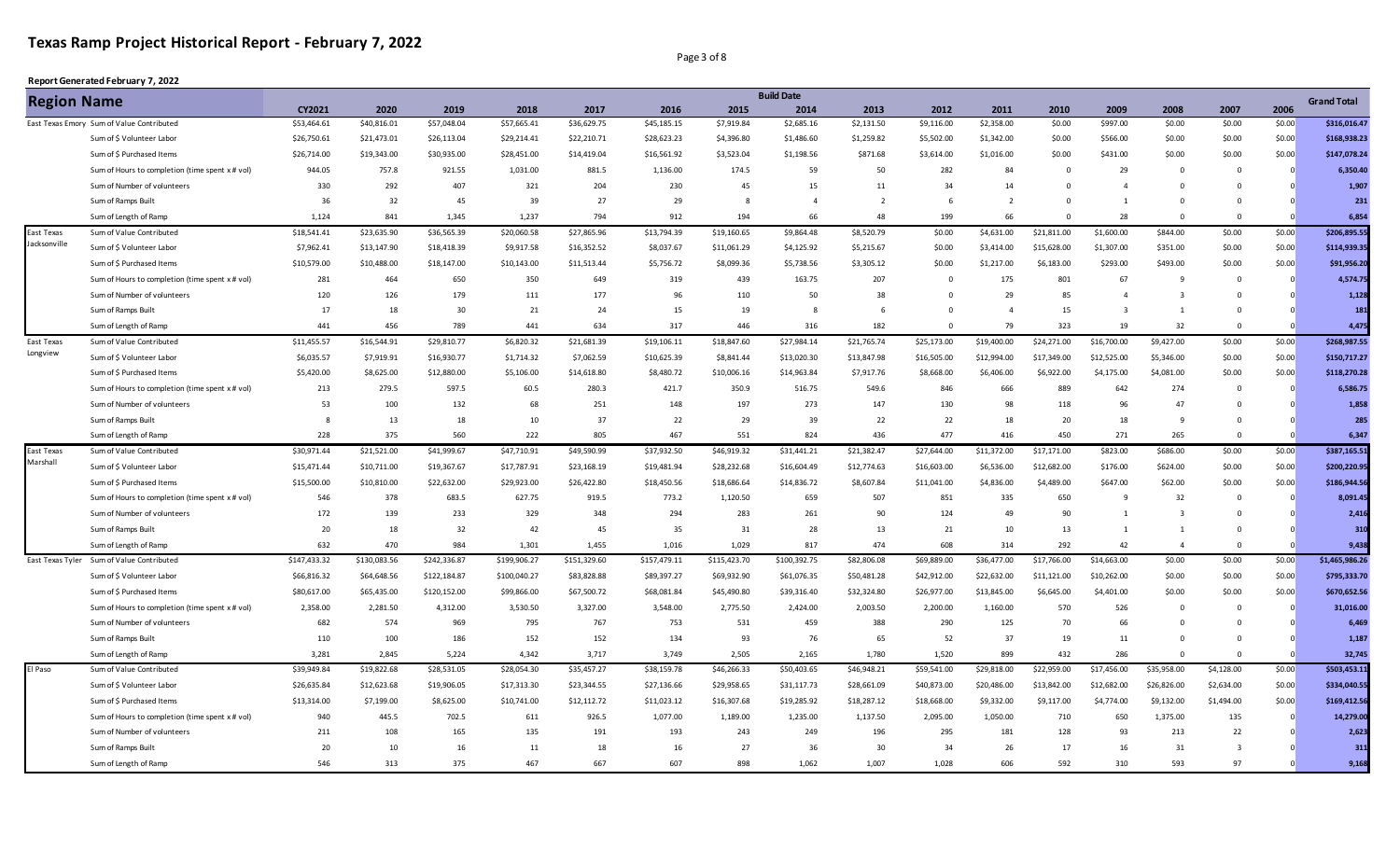#### Page 4 of 8

| <b>Region Name</b> |                                                 |             |                         |                |                |                |                         |                | <b>Build Date</b> |                |             |                |                |             |                |                |                | <b>Grand Total</b> |
|--------------------|-------------------------------------------------|-------------|-------------------------|----------------|----------------|----------------|-------------------------|----------------|-------------------|----------------|-------------|----------------|----------------|-------------|----------------|----------------|----------------|--------------------|
|                    |                                                 | CY2021      | 2020                    | 2019           | 2018           | 2017           | 2016                    | 2015           | 2014              | 2013           | 2012        | 2011           | 2010           | 2009        | 2008           | 2007           | 2006           |                    |
| Houston            | Sum of Value Contributed                        | \$71,228.10 | \$31,480.93             | \$92,487.60    | \$84,630.23    | \$72,551.07    | \$15,567.23             | \$33,126.45    | \$10,356.29       | \$12,344.55    | \$7,043.00  | \$5,344.00     | \$2,540.00     | \$0.00      | \$22,997.00    | \$5,569.00     | \$5,489.00     | \$472,754.45       |
|                    | Sum of \$ Volunteer Labor                       | \$46,981.10 | \$20,486.93             | \$59,505.60    | \$55,765.23    | \$54,500.03    | \$10,809.31             | \$23,646.93    | \$5,870.77        | \$8,113.27     | \$4,682.00  | \$2,634.00     | \$1,678.00     | \$0.00      | \$16,544.00    | \$3,921.00     | \$3,102.00     | \$318,240.17       |
|                    | Sum of \$ Purchased Items                       | \$24,247.00 | \$10,994.00             | \$32,982.00    | \$28,865.00    | \$18,051.04    | \$4,757.92              | \$9,479.52     | \$4,485.52        | \$4,231.28     | \$2,361.00  | \$2,710.00     | \$862.00       | \$0.00      | \$6,453.00     | \$1,648.00     | \$2,387.00     | \$154,514.28       |
|                    | Sum of Hours to completion (time spent x # vol) | 1,658.00    | 723                     | 2,100.00       | 1,968.00       | 2,163.00       | 429                     | 938.5          | 233               | 322            | 240         | 135            | 86             | $\mathbf 0$ | 848            | 201            | 159            | 12,203.50          |
|                    | Sum of Number of volunteers                     | 258         | 125                     | 386            | 346            | 361            | 87                      | 146            | 90                | 70             | 52          | 28             | 17             | 0           | 132            | 30             | 21             | 2,149              |
|                    | Sum of Ramps Built                              | 32          | 15                      | 52             | 41             | 37             | 15                      | 16             | 16                | -9             | 5           |                | $\overline{2}$ | $\Omega$    | 19             | 5 <sup>5</sup> | $\overline{7}$ | 276                |
|                    | Sum of Length of Ramp                           | 987         | 478                     | 1,434          | 1,255          | 994            | 262                     | 522            | 247               | 233            | 154         | 176            | 56             | $\Omega$    | 419            | 107            | 155            | 7,479              |
| Laredo             | Sum of Value Contributed                        | \$0.00      | \$0.00                  | \$7,974.37     | \$0.00         | \$0.00         | \$0.00                  | \$0.00         | \$0.00            | \$0.00         | \$0.00      | \$0.00         | \$0.00         | \$0.00      | \$0.00         | \$0.00         | \$0.00         | \$7,974.37         |
|                    | Sum of \$ Volunteer Labor                       | \$0.00      | \$0.00                  | \$3,995.37     | \$0.00         | \$0.00         | \$0.00                  | \$0.00         | \$0.00            | \$0.00         | \$0.00      | \$0.00         | \$0.00         | \$0.00      | \$0.00         | \$0.00         | \$0.00         | \$3,995.37         |
|                    | Sum of \$ Purchased Items                       | \$0.00      | \$0.00                  | \$3,979.00     | \$0.00         | \$0.00         | \$0.00                  | \$0.00         | \$0.00            | \$0.00         | \$0.00      | \$0.00         | \$0.00         | \$0.00      | \$0.00         | \$0.00         | \$0.00         | \$3,979.00         |
|                    | Sum of Hours to completion (time spent x # vol) | $\Omega$    | $\overline{0}$          | 141            | $\mathbf 0$    | $\Omega$       | $\mathbf 0$             | $\mathbf{0}$   | $\Omega$          | $\Omega$       | $\Omega$    | $\Omega$       | $\Omega$       | $\Omega$    | $\mathbf{0}$   | $\Omega$       | $\Omega$       | 141                |
|                    | Sum of Number of volunteers                     | $\Omega$    | $\Omega$                | 30             | $\mathbf 0$    | $\mathbf 0$    | $\mathbf 0$             | $^{\circ}$     | $\mathbf{0}$      | $\Omega$       | $\Omega$    | $\Omega$       | $\Omega$       | $\Omega$    | $\overline{0}$ | $\Omega$       |                | 30                 |
|                    | Sum of Ramps Built                              | $\Omega$    | $\overline{\mathbf{0}}$ | 5              | $\mathbf 0$    | $^{\circ}$     | $\mathbf 0$             | $\mathbf{0}$   | $\mathbf{0}$      | $\mathbf{0}$   | $\mathbf 0$ | $\mathbf{0}$   | $\overline{0}$ | 0           | $\mathbf 0$    | $\overline{0}$ |                |                    |
|                    | Sum of Length of Ramp                           | $\Omega$    | $\Omega$                | 173            | $\Omega$       | $\Omega$       | $\Omega$                | $\Omega$       | $\Omega$          | $\Omega$       | $\Omega$    | $\Omega$       | $\Omega$       | $\Omega$    | $\Omega$       | $\Omega$       |                | 173                |
| Lubbock            | Sum of Value Contributed                        | \$11,456.51 | \$16,548.04             | \$6,691.71     | \$8,677.45     | \$2,566.88     | \$6,952.93              | \$8,120.61     | \$12,326.19       | \$14,951.64    | \$6,847.00  | \$17,121.00    | \$19,514.00    | \$19,904.00 | \$1,818.00     | \$0.00         | \$0.00         | \$153,495.96       |
|                    | Sum of \$ Volunteer Labor                       | \$5,355.51  | \$7,509.04              | \$4,023.71     | \$4,675.45     | \$1,713.36     | \$4,283.41              | \$4,888.13     | \$7,332.19        | \$8,995.16     | \$3,912.00  | \$11,238.00    | \$13,238.00    | \$13,598.00 | \$1,171.00     | \$0.00         | \$0.00         | \$91,932.96        |
|                    | Sum of \$ Purchased Items                       | \$6,101.00  | \$9,039.00              | \$2,668.00     | \$4,002.00     | \$853.52       | \$2,669.52              | \$3,232.48     | \$4,994.00        | \$5,956.48     | \$2,935.00  | \$5,883.00     | \$6,276.00     | \$6,306.00  | \$647.00       | \$0.00         | \$0.00         | \$61,563.00        |
|                    | Sum of Hours to completion (time spent x # vol) | 189         | 265                     | 142            | 165            | 68             | 170                     | 194            | 291               | 357            | 201         | 576            | 679            | 697         | 60             | $\overline{0}$ |                | 4,054.00           |
|                    | Sum of Number of volunteers                     | 82          | 75                      | 27             | 54             | 14             | 27                      | 39             | 52                | 76             | 21          | 88             | 93             | 78          | $\mathbf{q}$   | $\Omega$       |                | 735                |
|                    | Sum of Ramps Built                              | 12          | 13                      | 5              | 8              | $\overline{2}$ | $\overline{\mathbf{3}}$ | $\overline{7}$ | 12                | 17             | 8           | 17             | 21             | 19          | $\overline{2}$ | $\overline{0}$ |                | 146                |
|                    | Sum of Length of Ramp                           | 245         | 393                     | 116            | 174            | 47             | 147                     | 178            | 275               | 328            | 162         | 382            | 408            | 410         | 42             | $\Omega$       |                | 3,307              |
| Lufkin             | Sum of Value Contributed                        | \$5,831.27  | \$837.02                | \$4,083.88     | \$11,179.09    | \$0.00         | \$0.00                  | \$0.00         | \$0.00            | \$0.00         | \$0.00      | \$0.00         | \$0.00         | \$0.00      | \$0.00         | \$0.00         | \$0.00         | \$21,931.26        |
|                    | Sum of \$ Volunteer Labor                       | \$2,890.27  | \$170.02                | \$2,266.88     | \$4,647.09     | \$0.00         | \$0.00                  | \$0.00         | \$0.00            | \$0.00         | \$0.00      | \$0.00         | \$0.00         | \$0.00      | \$0.00         | \$0.00         | \$0.00         | \$9,974.26         |
|                    | Sum of \$ Purchased Items                       | \$2,941.00  | \$667.00                | \$1,817.00     | \$6,532.00     | \$0.00         | \$0.00                  | \$0.00         | \$0.00            | \$0.00         | \$0.00      | \$0.00         | \$0.00         | \$0.00      | \$0.00         | \$0.00         | \$0.00         | \$11,957.00        |
|                    | Sum of Hours to completion (time spent x # vol) | 102         | 6                       | 80             | 164            | $^{\circ}$     | $\mathbf 0$             | $\mathbf{0}$   | $\mathbf 0$       | $\Omega$       | $\mathbf 0$ | $\Omega$       | $\Omega$       | $\Omega$    | $\mathbf{0}$   | $\Omega$       |                | 352                |
|                    | Sum of Number of volunteers                     | 24          | 10                      | 13             | 65             | $\Omega$       | $\Omega$                | $\Omega$       | $\mathbf 0$       | $\Omega$       | $\Omega$    | $\Omega$       | $\Omega$       | $\Omega$    | $\Omega$       | $\Omega$       |                | 112                |
|                    | Sum of Ramps Built                              |             | 1                       | $\overline{4}$ | 10             | $\mathbf 0$    | $\mathbf 0$             | $\overline{0}$ | $\mathbf{0}$      | $\mathbf{0}$   | $\mathbf 0$ | $\Omega$       | $\Omega$       | $\Omega$    | $\overline{0}$ | $\overline{0}$ |                |                    |
|                    | Sum of Length of Ramp                           | 121         | 29                      | 79             | 284            | $\Omega$       | $\Omega$                | $\Omega$       | $\Omega$          | $\Omega$       | $\Omega$    | $\Omega$       | $\Omega$       | $\Omega$    | $\Omega$       | $\Omega$       |                | 513                |
| McAllen            | Sum of Value Contributed                        | \$27,985.80 | \$31,115.88             | \$47,870.16    | \$50,834.04    | \$25,076.47    | \$26,838.20             | \$11,923.67    | \$0.00            | \$0.00         | \$0.00      | \$0.00         | \$0.00         | \$0.00      | \$0.00         | \$0.00         | \$0.00         | \$221,644.22       |
|                    | Sum of \$ Volunteer Labor                       | \$15,499.80 | \$19,891.88             | \$30,206.16    | \$32,388.04    | \$12,346.31    | \$18,557.24             | \$9,272.31     | \$0.00            | \$0.00         | \$0.00      | \$0.00         | \$0.00         | \$0.00      | \$0.00         | \$0.00         | \$0.00         | \$138,161.74       |
|                    | Sum of \$ Purchased Items                       | \$12,486.00 | \$11,224.00             | \$17,664.00    | \$18,446.00    | \$12,730.16    | \$8,280.96              | \$2,651.36     | \$0.00            | \$0.00         | \$0.00      | \$0.00         | \$0.00         | \$0.00      | \$0.00         | \$0.00         | \$0.00         | \$83,482.48        |
|                    | Sum of Hours to completion (time spent x # vol) | 547         | 702                     | 1,066.00       | 1,143.00       | 490            | 736.5                   | 368            | $\mathbf 0$       | $\Omega$       | $\mathbf 0$ | $\Omega$       | $\Omega$       | $\Omega$    | $\overline{0}$ | $\Omega$       | $\Omega$       | 5,052.50           |
|                    | Sum of Number of volunteers                     | 172         | 157                     | 298            | 292            | 238            | 240                     | 72             | $\mathbf 0$       | $\Omega$       | $\Omega$    | $\Omega$       | $\Omega$       | $\Omega$    | $\overline{0}$ | $\Omega$       |                | 1,469              |
|                    | Sum of Ramps Built                              | 17          | 14                      | 29             | 34             | 26             | 21                      | $\overline{7}$ | $\mathbf{0}$      | $\Omega$       | $\Omega$    | $\Omega$       | $\Omega$       | $\Omega$    | $\Omega$       | $\Omega$       |                | 148                |
|                    | Sum of Length of Ramp                           | 516         | 488                     | 768            | 802            | 701            | 456                     | 146            | $\mathbf{0}$      | $\overline{0}$ | $\Omega$    | $\overline{0}$ | $\Omega$       | $\Omega$    | $\overline{0}$ | $\Omega$       |                | 3,877              |
| <b>NCT East</b>    | Sum of Value Contributed                        | \$61,450.68 | \$65,023.55             | \$82,678.00    | \$3,136.47     | \$0.00         | \$0.00                  | \$0.00         | \$260.14          | \$0.00         | \$0.00      | \$0.00         | \$0.00         | \$0.00      | \$0.00         | \$0.00         | \$0.00         | \$212,548.84       |
|                    | Sum of \$ Volunteer Labor                       | \$35,434.18 | \$37,998.55             | \$46,131.00    | \$1,388.47     | \$0.00         | \$0.00                  | \$0.00         | \$151.18          | \$0.00         | \$0.00      | \$0.00         | \$0.00         | \$0.00      | \$0.00         | \$0.00         | \$0.00         | \$121,103.38       |
|                    | Sum of \$ Purchased Items                       | \$26,016.50 | \$27,025.00             | \$36,547.00    | \$1,748.00     | \$0.00         | \$0.00                  | \$0.00         | \$108.96          | \$0.00         | \$0.00      | \$0.00         | \$0.00         | \$0.00      | \$0.00         | \$0.00         | \$0.00         | \$91,445.46        |
|                    | Sum of Hours to completion (time spent x # vol) | 1,250.50    | 1,341.00                | 1,628.00       | 49             | $\Omega$       | $\mathsf 0$             | $\mathbf 0$    | 6                 | $\Omega$       | $\Omega$    | $\Omega$       | $\Omega$       | $\Omega$    | $\overline{0}$ | $\Omega$       |                | 4,274.50           |
|                    | Sum of Number of volunteers                     | 260         | 301                     | 350            | 10             | $\Omega$       | $\Omega$                | $\Omega$       | $\overline{2}$    | $\Omega$       | $\Omega$    | $\Omega$       | $\Omega$       | $\Omega$    | $\Omega$       | $\Omega$       |                | 923                |
|                    | Sum of Ramps Built                              | 35          | 42                      | 59             | $\overline{2}$ | $\Omega$       | $\mathbf 0$             | $\mathbf 0$    | $\mathbf{1}$      | $\Omega$       | $\mathbf 0$ |                | $\Omega$       | $\Omega$    | 0              | $\Omega$       |                | 139                |
|                    | Sum of Length of Ramp                           | 1.069       | 1,175                   | 1.589          | 76             | $\Omega$       | $\Omega$                | $\Omega$       | 6                 | $\Omega$       | $\Omega$    | $\Omega$       | $\Omega$       | $\Omega$    | $\Omega$       | $\Omega$       |                | 3,915              |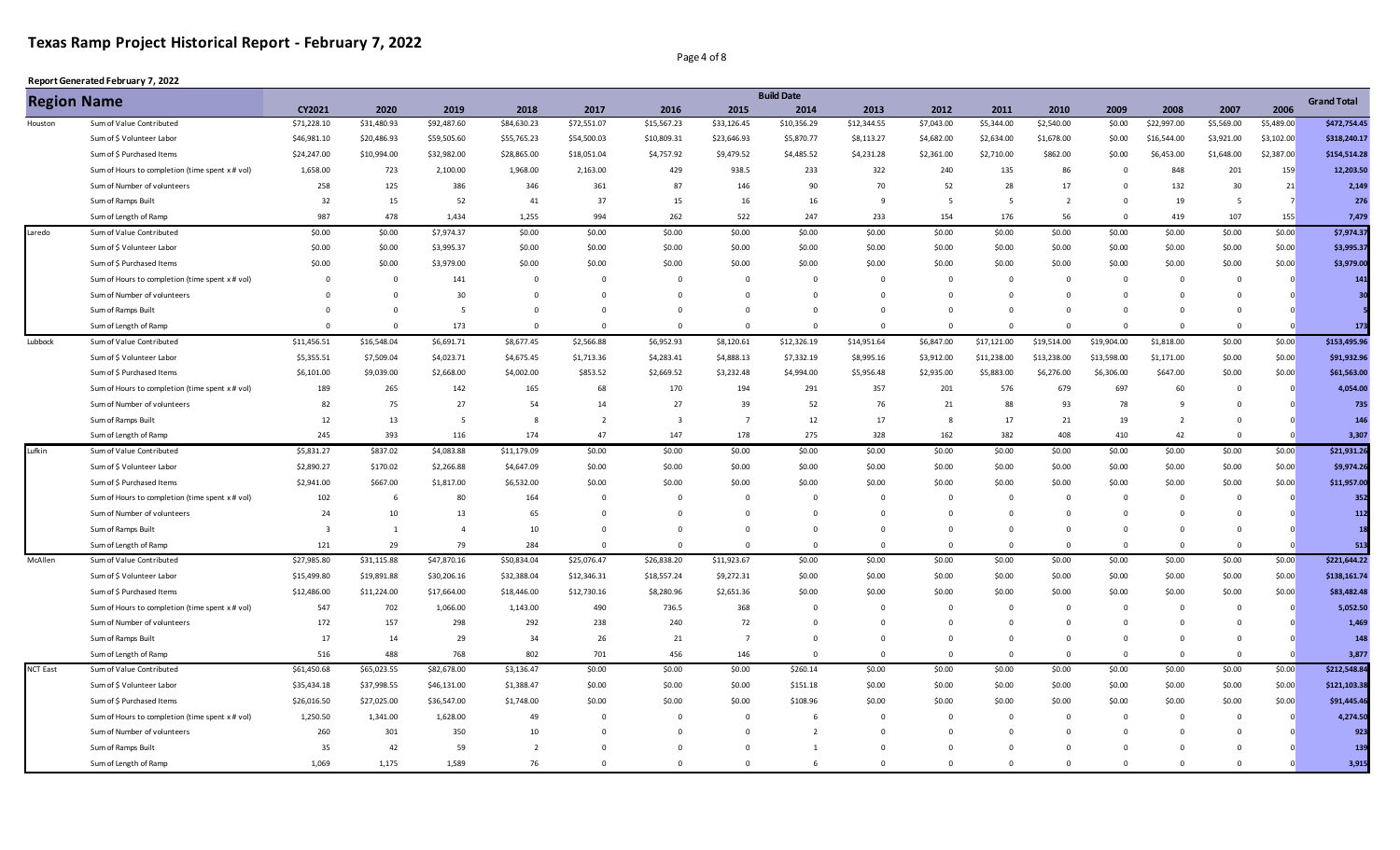Page 5 of 8

| <b>Region Name</b> |                                                 |                |                |                |                |                |              |              | <b>Build Date</b> |                |              |                |                |             |                |                |             | <b>Grand Total</b> |
|--------------------|-------------------------------------------------|----------------|----------------|----------------|----------------|----------------|--------------|--------------|-------------------|----------------|--------------|----------------|----------------|-------------|----------------|----------------|-------------|--------------------|
|                    |                                                 | CY2021         | 2020           | 2019           | 2018           | 2017           | 2016         | 2015         | 2014              | 2013           | 2012         | 2011           | 2010           | 2009        | 2008           | 2007           | 2006        |                    |
| NCT North          | Sum of Value Contributed                        | \$36,648.75    | \$25,621.63    | \$41,482.81    | \$0.00         | \$783.37       | \$0.00       | \$0.00       | \$0.00            | \$1,497.51     | \$0.00       | \$0.00         | \$0.00         | \$0.00      | \$0.00         | \$0.00         | \$0.00      | \$106,034.07       |
|                    | Sum of \$ Volunteer Labor                       | \$18,701.75    | \$13,799.63    | \$22,668.81    | \$0.00         | \$529.13       | \$0.00       | \$0.00       | \$0.00            | \$680.31       | \$0.00       | \$0.00         | \$0.00         | \$0.00      | \$0.00         | \$0.00         | \$0.00      | \$56,379.63        |
|                    | Sum of \$ Purchased Items                       | \$17,947.00    | \$11,822.00    | \$18,814.00    | \$0.00         | \$254.24       | \$0.00       | \$0.00       | \$0.00            | \$817.20       | \$0.00       | \$0.00         | \$0.00         | \$0.00      | \$0.00         | \$0.00         | \$0.00      | \$49,654.44        |
|                    | Sum of Hours to completion (time spent x # vol) | 660            | 487            | 800            | $\mathbf 0$    | 21             | $\mathbf 0$  | $\mathbf 0$  | $\mathbf 0$       | 27             | $\Omega$     | $\Omega$       | $\Omega$       | $\Omega$    | $\overline{0}$ | $\Omega$       | $\Omega$    | 1,995.00           |
|                    | Sum of Number of volunteers                     | 202            | 141            | 218            | $\mathbf 0$    | 9              | $\mathbf 0$  | $\mathbf 0$  | $\mathbf 0$       | 9              | $\Omega$     | $\Omega$       | $\Omega$       | $\Omega$    | $\Omega$       | $\Omega$       |             | 579                |
|                    | Sum of Ramps Built                              | 21             | 16             | 25             | $\mathbf 0$    | $\overline{2}$ | $\mathbf 0$  | $\mathbf 0$  | 0                 | $\mathbf{1}$   | $\mathbf 0$  | $\Omega$       | $\overline{0}$ | $\Omega$    | $\mathbf{0}$   | $\overline{0}$ |             | 65                 |
|                    | Sum of Length of Ramp                           | 745            | 514            | 818            | $\mathbf 0$    | 14             | $\mathbf 0$  | $\Omega$     | $\mathbf 0$       | 45             | $\Omega$     | $\Omega$       | $\Omega$       | $\Omega$    | $\Omega$       | $\Omega$       |             | 2,136              |
| <b>NCT South</b>   | Sum of Value Contributed                        | \$8,212.05     | \$22,477.45    | \$14,072.71    | \$1,894.10     | \$0.00         | \$0.00       | \$0.00       | \$0.00            | \$0.00         | \$0.00       | \$0.00         | \$0.00         | \$0.00      | \$0.00         | \$0.00         | \$0.00      | \$46,656.31        |
|                    | Sum of \$ Volunteer Labor                       | \$3,967.05     | \$11,759.45    | \$7,310.71     | \$1,020.10     | \$0.00         | \$0.00       | \$0.00       | \$0.00            | \$0.00         | \$0.00       | \$0.00         | \$0.00         | \$0.00      | \$0.00         | \$0.00         | \$0.00      | \$24,057.31        |
|                    | Sum of \$ Purchased Items                       | \$4,245.00     | \$10,718.00    | \$6,762.00     | \$874.00       | \$0.00         | \$0.00       | \$0.00       | \$0.00            | \$0.00         | \$0.00       | \$0.00         | \$0.00         | \$0.00      | \$0.00         | \$0.00         | \$0.00      | \$22,599.00        |
|                    | Sum of Hours to completion (time spent x # vol) | 140            | 415            | 258            | 36             | $\mathbf 0$    | $\mathsf 0$  | $\mathbf 0$  | $\mathbf{0}$      | $\Omega$       | $\mathbf 0$  | $\Omega$       | $\Omega$       | $\Omega$    | $\overline{0}$ | $\Omega$       | $\Omega$    | 849                |
|                    | Sum of Number of volunteers                     | 45             | 100            | 72             | 6              | $\Omega$       | $\Omega$     | $\Omega$     | $\Omega$          | $\Omega$       | $\Omega$     | $\Omega$       | $\Omega$       | $\Omega$    | $\Omega$       | $\Omega$       |             | 223                |
|                    | Sum of Ramps Built                              | 8              | 16             | 11             | 1              | $\Omega$       | $\mathbf 0$  | $\mathbf{0}$ | $\mathbf 0$       | $\Omega$       | $\Omega$     | $\Omega$       | $\Omega$       | $\Omega$    | $\overline{0}$ | $\Omega$       |             | 36                 |
|                    | Sum of Length of Ramp                           | 179            | 466            | 294            | 38             | $\mathbf 0$    | $\mathbf 0$  | $^{\circ}$   | $\mathbf 0$       | $^{\circ}$     | $^{\circ}$   | $\overline{0}$ | $\overline{0}$ | $^{\circ}$  | $\overline{0}$ | $\overline{0}$ |             | 977                |
| <b>NCT West</b>    | Sum of Value Contributed                        | \$4,375.20     | \$12,520.84    | \$69,030.17    | \$0.00         | \$956.79       | \$0.00       | \$0.00       | \$0.00            | \$0.00         | \$0.00       | \$0.00         | \$0.00         | \$0.00      | \$0.00         | \$0.00         | \$0.00      | \$86,883.00        |
|                    | Sum of \$ Volunteer Labor                       | \$2,125.20     | \$5,298.84     | \$30,206.17    | \$0.00         | \$629.91       | \$0.00       | \$0.00       | \$0.00            | \$0.00         | \$0.00       | \$0.00         | \$0.00         | \$0.00      | \$0.00         | \$0.00         | \$0.00      | \$38,260.12        |
|                    | Sum of \$ Purchased Items                       | \$2,250.00     | \$7,222.00     | \$38,824.00    | \$0.00         | \$326.88       | \$0.00       | \$0.00       | \$0.00            | \$0.00         | \$0.00       | \$0.00         | \$0.00         | \$0.00      | \$0.00         | \$0.00         | \$0.00      | \$48,622.88        |
|                    | Sum of Hours to completion (time spent x # vol) | 75             | 187            | 1,066.00       | $\mathsf 0$    | 25             | $\mathbf 0$  | $\mathbf 0$  | $\mathbf 0$       | 0              | $\mathbf 0$  | $\Omega$       | $\overline{0}$ | $\Omega$    | $\overline{0}$ | $^{\circ}$     |             | 1,353.00           |
|                    | Sum of Number of volunteers                     | 11             | 83             | 474            | $\Omega$       | 11             | $\Omega$     | $\Omega$     | $\Omega$          | $\Omega$       | $\Omega$     | $\Omega$       | $\Omega$       | $\Omega$    | $\Omega$       | $\Omega$       |             | 579                |
|                    | Sum of Ramps Built                              | $\overline{2}$ | 10             | 50             | $\mathbf 0$    | $\mathbf{1}$   | $\mathbf{0}$ | $\mathbf 0$  | $\mathbf{0}$      | $\Omega$       | $\Omega$     | $\Omega$       | $\Omega$       | $\Omega$    | $\Omega$       | $\Omega$       |             | 63                 |
|                    | Sum of Length of Ramp                           | 90             | 314            | 1,688          | $\mathbf 0$    | 18             | $\mathbf 0$  | $\mathbf{0}$ | $\mathbf 0$       | $\mathbf{0}$   | $\Omega$     | $\Omega$       | $\Omega$       | $\mathbf 0$ | $\mathbf 0$    | $\Omega$       |             | 2,110              |
| North Central      | Sum of Value Contributed                        | \$0.00         | \$0.00         | \$0.00         | \$215,438.82   | \$265,093.35   | \$282,851.23 | \$266,121.05 | \$241,682.05      | \$212,893.95   | \$250,198.00 | \$139,855.00   | \$81,911.00    | \$45,393.00 | \$23,641.00    | \$9,956.00     | \$15,100.00 | \$2,050,134.45     |
| Texas              | Sum of \$ Volunteer Labor                       | \$0.00         | \$0.00         | \$0.00         | \$114,675.82   | \$151,557.03   | \$164,520.67 | \$160,829.37 | \$131,777.73      | \$125,144.83   | \$156,065.00 | \$91,014.00    | \$49,009.00    | \$27,314.00 | \$14,047.00    | \$4,643.00     | \$8,262.00  | \$1,198,859.45     |
|                    | Sum of \$ Purchased Items                       | \$0.00         | \$0.00         | \$0.00         | \$100,763.00   | \$113,536.32   | \$118,330.56 | \$105,291.68 | \$109,904.32      | \$87,749.12    | \$94,133.00  | \$48,841.00    | \$32,902.00    | \$18,079.00 | \$9,594.00     | \$5,313.00     | \$6,838.00  | \$851,275.00       |
|                    | Sum of Hours to completion (time spent x # vol) | $\Omega$       | $\mathbf{0}$   | $\mathbf 0$    | 4,047.00       | 6,015.00       | 6,529.50     | 6,383.00     | 5,230.00          | 4,966.75       | 8,000.00     | 4,665.00       | 2,512.00       | 1,400.00    | 720            | 238            | 424         | 51,130.25          |
|                    | Sum of Number of volunteers                     |                | $\Omega$       | $\mathbf 0$    | 1,156          | 1,581          | 1,559        | 1,493        | 1,305             | 1,216          | 1,284        | 714            | 391            | 193         | 120            | 43             | 59          | 11,114             |
|                    | Sum of Ramps Built                              |                | $\Omega$       | $\mathbf 0$    | 143            | 209            | 211          | 206          | 183               | 164            | 177          | 104            | 67             | 33          | 20             | 9              | 15          | 1,541              |
|                    | Sum of Length of Ramp                           | $\Omega$       | $\mathbf 0$    | $\mathbf 0$    | 4,381          | 6,252          | 6,516        | 5,798        | 6,052             | 4,832          | 5,184        | 3,172          | 2,137          | 1,174       | 623            | 345            | 444         | 46,910             |
| Permian Basin      | Sum of Value Contributed                        | \$0.00         | \$10,705.86    | \$908.04       | \$0.00         | \$0.00         | \$1,137.26   | \$1,323.62   | \$12,204.03       | \$37,856.02    | \$21,891.00  | \$9,258.00     | \$0.00         | \$0.00      | \$0.00         | \$0.00         | \$0.00      | \$95,283.83        |
|                    | Sum of \$ Volunteer Labor                       | \$0.00         | \$5,553.86     | \$425.04       | \$0.00         | \$0.00         | \$755.90     | \$1,033.06   | \$8,390.43        | \$28,194.90    | \$12,974.00  | \$6,009.00     | \$0.00         | \$0.00      | \$0.00         | \$0.00         | \$0.00      | \$63,336.19        |
|                    | Sum of \$ Purchased Items                       | \$0.00         | \$5,152.00     | \$483.00       | \$0.00         | \$0.00         | \$381.36     | \$290.56     | \$3,813.60        | \$9,661.12     | \$8,917.00   | \$3,249.00     | \$0.00         | \$0.00      | \$0.00         | \$0.00         | \$0.00      | \$31,947.64        |
|                    | Sum of Hours to completion (time spent x # vol) | $\overline{0}$ | 196            | 15             | $\mathbf 0$    | $^{\circ}$     | 30           | 41           | 333               | 1,119.00       | 665          | 308            | $\overline{0}$ | $\mathbf 0$ | $\overline{0}$ | $^{\circ}$     | $\Omega$    | 2,707.00           |
|                    | Sum of Number of volunteers                     | $\Omega$       | 40             | 5              | $\mathsf 0$    | $\Omega$       | 5            | 5            | 58                | 154            | 112          | 56             | $\Omega$       | $\Omega$    | $\mathbf 0$    | $\Omega$       |             | 435                |
|                    | Sum of Ramps Built                              | $\Omega$       | $\overline{7}$ | 1              | $\mathbf 0$    | $\Omega$       | $\mathbf{1}$ | 1            | $\overline{7}$    | 20             | 14           | -5             | $\Omega$       | $\Omega$    | $\Omega$       | $\Omega$       |             | 56                 |
|                    | Sum of Length of Ramp                           | $\Omega$       | 224            | 21             | $\mathbf 0$    | $\mathbf 0$    | 21           | 16           | 210               | 532            | 491          | 211            | $\Omega$       | $\Omega$    | $\overline{0}$ | $\Omega$       |             | 1,726              |
| San Angelo         | Sum of Value Contributed                        | \$77,701.14    | \$11,966.62    | \$2,209.10     | \$2,094.10     | \$3,187.52     | \$22,315.20  | \$18,649.39  | \$23,278.07       | \$0.00         | \$0.00       | \$0.00         | \$0.00         | \$0.00      | \$0.00         | \$0.00         | \$0.00      | \$161,401.14       |
|                    | Sum of \$ Volunteer Labor                       | \$45,890.14    | \$6,630.62     | \$1,105.10     | \$1,105.10     | \$554.32       | \$13,253.36  | \$13,782.51  | \$16,831.27       | \$0.00         | \$0.00       | \$0.00         | \$0.00         | \$0.00      | \$0.00         | \$0.00         | \$0.00      | \$99,152.42        |
|                    | Sum of \$ Purchased Items                       | \$31,811.00    | \$5,336.00     | \$1,104.00     | \$989.00       | \$2,633.20     | \$9,061.84   | \$4,866.88   | \$6,446.80        | \$0.00         | \$0.00       | \$0.00         | \$0.00         | \$0.00      | \$0.00         | \$0.00         | \$0.00      | \$62,248.72        |
|                    | Sum of Hours to completion (time spent x # vol) | 1,619.50       | 234            | 39             | 39             | 22             | 526          | 547          | 668               | $\overline{0}$ | $\Omega$     | $\Omega$       | $^{\circ}$     | $\Omega$    | $\overline{0}$ | $\Omega$       |             | 3,694.50           |
|                    | Sum of Number of volunteers                     | 450            | 55             | 9              | $\overline{7}$ | 37             | 89           | 182          | 133               | $\mathbf{0}$   | $\Omega$     | $\Omega$       | $\Omega$       | n           | $\mathbf{0}$   | $\Omega$       |             | 962                |
|                    | Sum of Ramps Built                              | 61             | 10             | $\overline{2}$ | 1              | 8              | 25           | 27           | 19                | $\Omega$       | $\Omega$     |                | $\Omega$       | $\Omega$    | $\Omega$       |                |             | 153                |
|                    | Sum of Length of Ramp                           | 1,303          | 232            | 48             | 43             | 145            | 499          | 268          | 355               | $\Omega$       | $\Omega$     | $\Omega$       | $\Omega$       | $\Omega$    | $\Omega$       | $\Omega$       |             | 2,893              |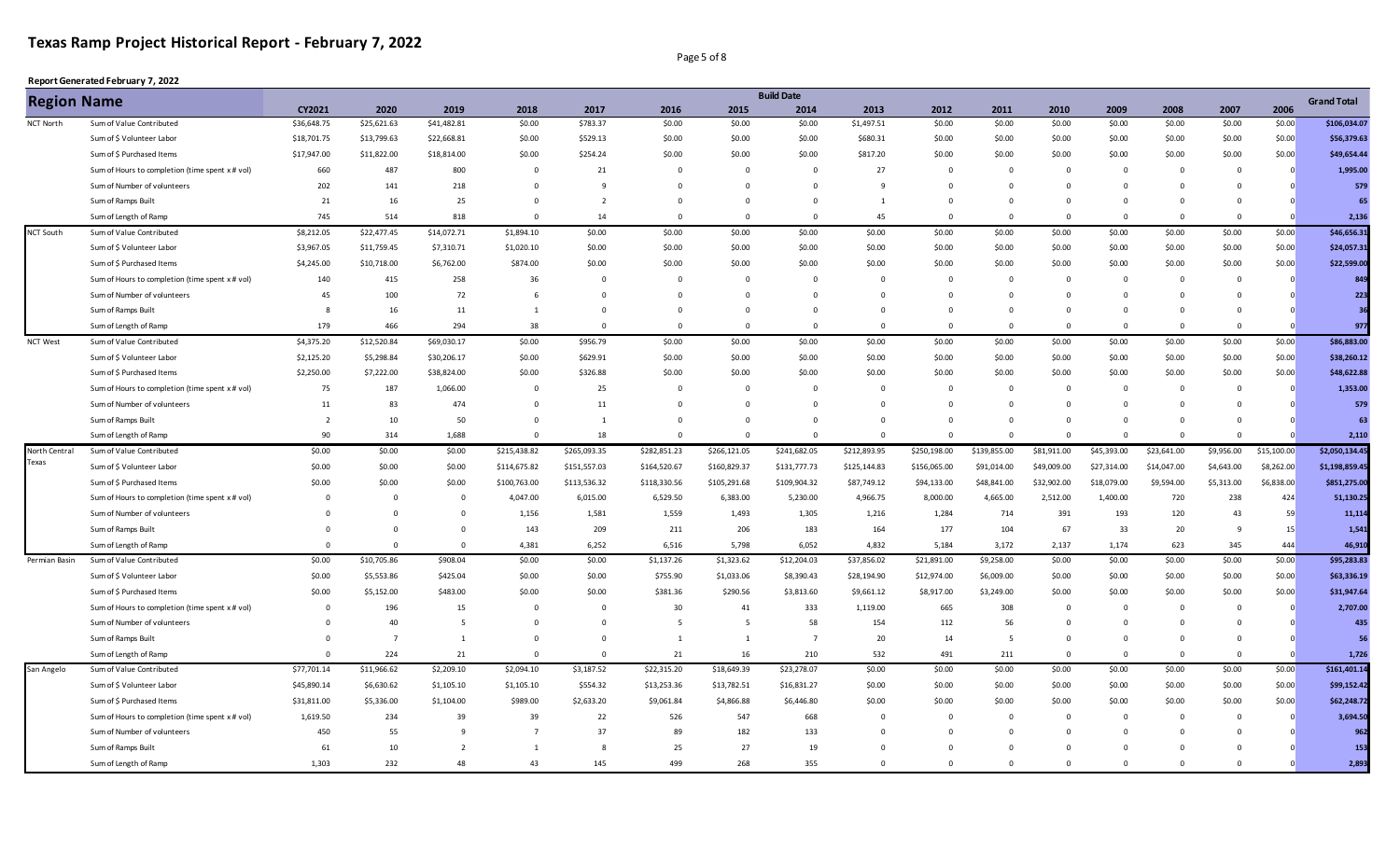Page 6 of 8

| <b>Region Name</b> |                                                 |              |              |              |              |              |              |                         | <b>Build Date</b> |                |                |              |                |                |                |              |                          | <b>Grand Total</b> |
|--------------------|-------------------------------------------------|--------------|--------------|--------------|--------------|--------------|--------------|-------------------------|-------------------|----------------|----------------|--------------|----------------|----------------|----------------|--------------|--------------------------|--------------------|
|                    |                                                 | CY2021       | 2020         | 2019         | 2018         | 2017         | 2016         | 2015                    | 2014              | 2013           | 2012           | 2011         | 2010           | 2009           | 2008           | 2007         | 2006                     |                    |
| San Antonio        | Sum of Value Contributed                        | \$219,371.43 | \$203,265.12 | \$212,076.41 | \$306,680.77 | \$350,990.93 | \$276,281.50 | \$246,100.59            | \$205,518.14      | \$187,232.27   | \$149,985.00   | \$129,545.00 | \$81,814.00    | \$82,794.00    | \$57,237.00    | \$27,212.00  | \$1,051.00               | \$2,737,155.16     |
| Central            | Sum of \$ Volunteer Labor                       | \$129,991.43 | \$120,350.12 | \$127,965.41 | \$209,459.77 | \$264,204.29 | \$185,572.30 | \$160,312.75            | \$137,018.62      | \$133,079.15   | \$101,589.00   | \$88,273.00  | \$53,262.00    | \$54,335.00    | \$34,884.00    | \$17,325.00  | \$527.00                 | \$1,818,148.84     |
|                    | Sum of \$ Purchased Items                       | \$89,380.00  | \$82,915.00  | \$84,111.00  | \$97,221.00  | \$86,786.64  | \$90,709.20  | \$85,787.84             | \$68,499.52       | \$54,153.12    | \$48,396.00    | \$41,272.00  | \$28,552.00    | \$28,459.00    | \$22,353.00    | \$9,887.00   | \$524.00                 | \$919,006.32       |
|                    | Sum of Hours to completion (time spent x # vol) | 4,587.50     | 4,247.25     | 4,516.00     | 7,392.00     | 10,485.75    | 7,365.00     | 6,362.50                | 5,438.00          | 5,281.65       | 5,207.00       | 4,525.00     | 2,730.00       | 2,785.00       | 1,788.00       | 888          | 27                       | 73,625.65          |
|                    | Sum of Number of volunteers                     | 1,010        | 1,152        | 1,635        | 2,222        | 2,706        | 2,447        | 2,021                   | 1,651             | 1,573          | 1,126          | 1,030        | 537            | 542            | 305            | 148          |                          | 20,109             |
|                    | Sum of Ramps Built                              | 113          | 120          | 117          | 130          | 167          | 152          | 154                     | 133               | 109            | 97             | 90           | 60             | 62             | 49             | 22           | $\overline{\phantom{a}}$ | 1,577              |
|                    | Sum of Length of Ramp                           | 3,676        | 3,605        | 3,657        | 4,227        | 4,779        | 4,995        | 4,724                   | 3,772             | 2,982          | 2,665          | 2,680        | 1,854          | 1,848          | 1,452          | 642          | 34                       | 47,592             |
| San Antonio        | Sum of Value Contributed                        | \$58,265.93  | \$67,055.67  | \$91,638.61  | \$73,667.52  | \$56,254.68  | \$54,961.25  | \$54,399.90             | \$74,101.42       | \$55,000.29    | \$52,819.00    | \$40,677.00  | \$35,448.00    | \$25,559.00    | \$21,815.00    | \$21,073.00  | \$792.00                 | \$783.528.27       |
| Northeast          | Sum of \$ Volunteer Labor                       | \$32,883.93  | \$35,476.67  | \$52,676.61  | \$46,343.52  | \$35,552.28  | \$35,602.69  | \$35,023.18             | \$46,915.90       | \$34,897.17    | \$33,460.00    | \$25,931.00  | \$22,358.00    | \$16,388.00    | \$13,422.00    | \$13,150.00  | \$176.00                 | \$480,256.95       |
|                    | Sum of \$ Purchased Items                       | \$25,382.00  | \$31,579.00  | \$38,962.00  | \$27,324.00  | \$20,702.40  | \$19,358.56  | \$19,376.72             | \$27,185.52       | \$20,103.12    | \$19,359.00    | \$14,746.00  | \$13,090.00    | \$9,171.00     | \$8,393.00     | \$7,923.00   | \$616.00                 | \$303,271.32       |
|                    | Sum of Hours to completion (time spent x # vol) | 1,160.50     | 1,252.00     | 1,859.00     | 1,635.50     | 1,411.00     | 1,413.00     | 1,390.00                | 1,862.00          | 1,385.00       | 1,715.00       | 1,324.00     | 1,146.00       | 840            | 689            | 574          | 9                        | 19,665.00          |
|                    | Sum of Number of volunteers                     | 264          | 318          | 423          | 333          | 274          | 331          | 300                     | 429               | 292            | 276            | 229          | 194            | 135            | 115            | 102          |                          | 4,016              |
|                    | Sum of Ramps Built                              | 32           | 40           | 44           | 36           | 32           | 32           | 33                      | 46                | 37             | 32             | 32           | 24             | 15             | 17             | 20           |                          | 473                |
|                    | Sum of Length of Ramp                           | 1,034        | 1,373        | 1,694        | 1,188        | 1,140        | 1,066        | 1,067                   | 1,497             | 1,107          | 1,066          | 958          | 850            | 596            | 545            | 515          | 40                       | 15,736             |
| San Antonio        | Sum of Value Contributed                        | \$40,370.59  | \$43,380.25  | \$36,749.60  | \$34,519.13  | \$33,005.43  | \$32,240.91  | \$38,107.10             | \$30,897.73       | \$15,583.02    | \$10,207.00    | \$761.00     | \$8,061.00     | \$1,114.00     | \$4,562.00     | \$385.00     | \$0.00                   | \$329,943.76       |
| Northwest          | Sum of \$ Volunteer Labor                       | \$22,144.59  | \$23,462.25  | \$20,373.60  | \$19,155.13  | \$19,149.35  | \$18,947.79  | \$21,908.38             | \$19,275.33       | \$9,662.86     | \$6,194.00     | \$468.00     | \$4,858.00     | \$683.00       | \$2,575.00     | \$293.00     | \$0.00                   | \$189,150.28       |
|                    | Sum of \$ Purchased Items                       | \$18,226.00  | \$19,918.00  | \$16,376.00  | \$15,364.00  | \$13,856.08  | \$13,293.12  | \$16,198.72             | \$11,622.40       | \$5,920.16     | \$4,013.00     | \$293.00     | \$3,203.00     | \$431.00       | \$1,987.00     | \$92.00      | \$0.00                   | \$140,793.48       |
|                    | Sum of Hours to completion (time spent x # vol) | 781.5        | 828          | 719          | 676          | 760          | 752          | 869.5                   | 765               | 383.5          | 318            | 24           | 249            | 35             | 132            | 15           | $\Omega$                 | 7.307.50           |
|                    | Sum of Number of volunteers                     | 145          | 182          | 120          | 150          | 168          | 136          | 170                     | 142               | 72             | 48             | -5           | 52             | 6              | 22             | $\mathbf{1}$ |                          | 1,419              |
|                    | Sum of Ramps Built                              | 27           | 30           | 25           | 23           | 25           | 25           | 26                      | 19                | 10             | $\overline{7}$ | $\mathbf{1}$ | $\overline{4}$ | $\overline{2}$ | $\overline{4}$ | 1            |                          | 229                |
|                    | Sum of Length of Ramp                           | 754          | 866          | 712          | 668          | 763          | 732          | 892                     | 640               | 326            | 221            | 19           | 208            | 28             | 129            | <b>6</b>     |                          | 6,964              |
| San Antonio        | Sum of Value Contributed                        | \$35,077.98  | \$26,279.61  | \$33,460.40  | \$29,052.31  | \$30,613.85  | \$41,810.21  | \$30,880.50             | \$19,230.66       | \$12,854.54    | \$15,005.00    | \$4,591.00   | \$8,434.00     | \$12,268.00    | \$14,308.00    | \$15,406.00  | \$0.00                   | \$329,272.06       |
| South              | Sum of \$ Volunteer Labor                       | \$17,454.98  | \$13,629.61  | \$18,418.40  | \$13,941.31  | \$15,722.65  | \$23,886.29  | \$18,368.26             | \$11,149.46       | \$6,135.34     | \$8,740.00     | \$2,897.00   | \$5,385.00     | \$7,394.00     | \$8,302.00     | \$9,131.00   | \$0.00                   | \$180,555.30       |
|                    | Sum of \$ Purchased Items                       | \$17,623.00  | \$12,650.00  | \$15,042.00  | \$15,111.00  | \$14,891.20  | \$17,923.92  | \$12,512.24             | \$8,081.20        | \$6,719.20     | \$6,265.00     | \$1,694.00   | \$3,049.00     | \$4,874.00     | \$6,006.00     | \$6,275.00   | \$0.00                   | \$148,716.76       |
|                    | Sum of Hours to completion (time spent x # vol) | 616          | 481          | 650          | 492          | 624          | 948          | 729                     | 442.5             | 243.5          | 448            | 149          | 276            | 379            | 426            | 468          | $\Omega$                 | 7,372.00           |
|                    | Sum of Number of volunteers                     | 134          | 102          | 135          | 93           | 125          | 185          | 137                     | 112               | 51             | 75             | 26           | 53             | 61             | 66             | 66           |                          | 1,421              |
|                    | Sum of Ramps Built                              | 18           | 15           | 18           | 14           | 19           | 23           | 18                      | 13                | $\overline{7}$ | $\overline{7}$ |              | -5             | 10             | 12             | 13           |                          | 195                |
|                    | Sum of Length of Ramp                           | 721          | 550          | 654          | 657          | 820          | 987          | 689                     | 445               | 370            | 345            | 110          | 198            | 317            | 390            | 408          |                          | 7,661              |
| Tarrant            | Sum of Value Contributed                        | \$68,613.66  | \$59,999.67  | \$156,086.85 | \$123,998.73 | \$104,368.24 | \$134,296.61 | \$78,821.71             | \$54,671.86       | \$60,576.90    | \$88,530.00    | \$64,166.00  | \$39,522.00    | \$18,967.00    | \$4,591.00     | \$9,582.00   | \$0.00                   | \$1,066,792.23     |
|                    | Sum of \$ Volunteer Labor                       | \$36,992.66  | \$31,594.67  | \$79,680.85  | \$64,152.73  | \$59,640.16  | \$81,687.09  | \$44,245.07             | \$30,046.90       | \$31,212.18    | \$55,633.00    | \$41,420.00  | \$26,124.00    | \$12,799.00    | \$3,005.00     | \$6,009.00   | \$0.00                   | \$604,242.31       |
|                    | Sum of \$ Purchased Items                       | \$31,621.00  | \$28,405.00  | \$76,406.00  | \$59,846.00  | \$44,728.08  | \$52,609.52  | \$34,576.64             | \$24,624.96       | \$29,364.72    | \$32,897.00    | \$22,746.00  | \$13,398.00    | \$6,168.00     | \$1,586.00     | \$3,573.00   | \$0.00                   | \$462,549.92       |
|                    | Sum of Hours to completion (time spent x # vol) | 1,305.50     | 1,115.00     | 2,812.00     | 2,264.00     | 2,367.00     | 3,242.00     | 1,756.00                | 1,192.50          | 1,238.75       | 2,852.00       | 2,123.00     | 1,339.00       | 656            | 154            | 308          | $\Omega$                 | 24,724.75          |
|                    | Sum of Number of volunteers                     | 331          | 286          | 748          | 682          | 676          | 808          | 530                     | 335               | 349            | 465            | 400          | 230            | 99             | 19             | 43           | $\Omega$                 | 6,001              |
|                    | Sum of Ramps Built                              | 47           | 60           | 155          | 129          | 84           | 125          | 76                      | 73                | 82             | 80             | 64           | 42             | 19             | 6              | 11           |                          | 1.053              |
|                    | Sum of Length of Ramp                           | 1,299        | 1,235        | 3,322        | 2,602        | 2,463        | 2,897        | 1,904                   | 1,356             | 1,617          | 1,812          | 1,477        | 870            | 401            | 103            | 232          |                          | 23,590             |
| Temple/Belton      | Sum of Value Contributed                        | \$8,159.08   | \$15,780.77  | \$24,621.96  | \$12,380.45  | \$17,152.81  | \$20,442.37  | \$5,400.94              | \$22,226.23       | \$16,478.54    | \$0.00         | \$0.00       | \$0.00         | \$0.00         | \$0.00         | \$0.00       | \$0.00                   | \$142,643.15       |
|                    | Sum of \$ Volunteer Labor                       | \$4,392.08   | \$8,075.77   | \$13,742.96  | \$4,675.45   | \$10,179.37  | \$12,106.93  | \$3,603.10              | \$13,454.95       | \$9,032.94     | \$0.00         | \$0.00       | \$0.00         | \$0.00         | \$0.00         | \$0.00       | \$0.00                   | \$79,263.55        |
|                    | Sum of \$ Purchased Items                       | \$3,767.00   | \$7,705.00   | \$10,879.00  | \$7,705.00   | \$6,973.44   | \$8,335.44   | \$1,797.84              | \$8,771.28        | \$7,445.60     | \$0.00         | \$0.00       | \$0.00         | \$0.00         | \$0.00         | \$0.00       | \$0.00                   | \$63,379.60        |
|                    | Sum of Hours to completion (time spent x # vol) | 155          | 285          | 485          | 165          | 404          | 480.5        | 143                     | 534               | 358.5          | $\Omega$       | $\Omega$     | $\Omega$       | $\Omega$       | $\Omega$       | $\Omega$     |                          | 3,010.00           |
|                    | Sum of Number of volunteers                     | 50           | 91           | 139          | 94           | 114          | 107          | 32                      | 141               | 115            | $\Omega$       | $\Omega$     | $\Omega$       | $\Omega$       | $\Omega$       | $\Omega$     |                          | 883                |
|                    | Sum of Ramps Built                              |              | 12           | 19           | 12           | 15           | 15           | $\overline{\mathbf{3}}$ | 15                | 14             | $\Omega$       | 0            | $\Omega$       | $\Omega$       | $\Omega$       | $\Omega$     |                          | 113                |
|                    | Sum of Length of Ramp                           | 161          | 335          | 473          | 335          | 384          | 459          | 99                      | 483               | 410            | $\Omega$       | $\Omega$     | $\Omega$       | $\Omega$       | $\Omega$       | $\Omega$     |                          | 3,139              |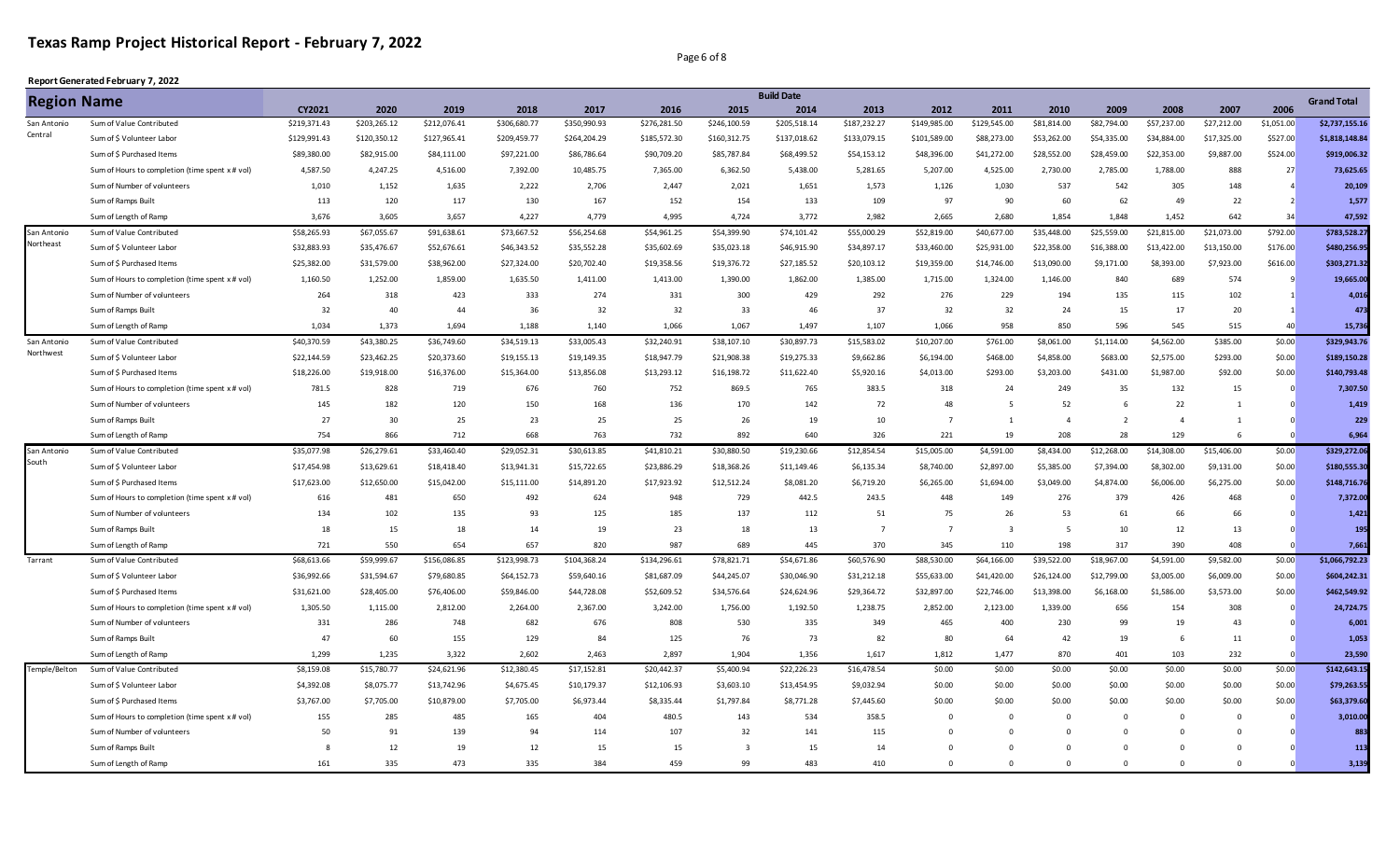Page 7 of 8

|                | <b>Region Name</b>                              |             |                |             |                |                |                         |                | <b>Build Date</b> |              |             |             |                |                |                |                |          | <b>Grand Total</b> |
|----------------|-------------------------------------------------|-------------|----------------|-------------|----------------|----------------|-------------------------|----------------|-------------------|--------------|-------------|-------------|----------------|----------------|----------------|----------------|----------|--------------------|
|                |                                                 | CY2021      | 2020           | 2019        | 2018           | 2017           | 2016                    | 2015           | 2014              | 2013         | 2012        | 2011        | 2010           | 2009           | 2008           | 2007           | 2006     |                    |
| Texarkana      | Sum of Value Contributed                        | \$0.00      | \$0.00         | \$0.00      | \$0.00         | \$0.00         | \$0.00                  | \$0.00         | \$0.00            | \$0.00       | \$49,453.00 | \$35,663.00 | \$12,577.00    | \$3,302.00     | \$0.00         | \$0.00         | \$0.00   | \$100,995.00       |
|                | Sum of \$ Volunteer Labor                       | \$0.00      | \$0.00         | \$0.00      | \$0.00         | \$0.00         | \$0.00                  | \$0.00         | \$0.00            | \$0.00       | \$28,914.00 | \$21,988.00 | \$7,156.00     | \$2,024.00     | \$0.00         | \$0.00         | \$0.00   | \$60,082.00        |
|                | Sum of \$ Purchased Items                       | \$0.00      | \$0.00         | \$0.00      | \$0.00         | \$0.00         | \$0.00                  | \$0.00         | \$0.00            | \$0.00       | \$20,539.00 | \$13,675.00 | \$5,421.00     | \$1,278.00     | \$0.00         | \$0.00         | \$0.00   | \$40,913.00        |
|                | Sum of Hours to completion (time spent x # vol) | $\mathbf 0$ | $\overline{0}$ | $\mathbf 0$ | $\overline{0}$ | 0              | $\mathbf{0}$            | $\mathbf 0$    | $\mathbf 0$       | $\Omega$     | 1,482.00    | 1,127.00    | 391            | 103            | $\mathbf 0$    | $\overline{0}$ |          | 3,103.00           |
|                | Sum of Number of volunteers                     | $\Omega$    | $\Omega$       | $\Omega$    | $\mathbf 0$    | $\Omega$       | $\mathbf 0$             | $\overline{0}$ | $\Omega$          |              | 300         | 209         | 107            | 21             | $\Omega$       | $\Omega$       |          | 637                |
|                | Sum of Ramps Built                              | $\Omega$    | $\Omega$       | $\Omega$    | $\mathbf 0$    | $\Omega$       | $\mathbf 0$             | $\Omega$       | $\Omega$          |              | 42          | 29          | 15             | $\overline{3}$ | $\Omega$       | $\Omega$       |          | 89                 |
|                | Sum of Length of Ramp                           | $\Omega$    | $\Omega$       | $\Omega$    | $\mathbf 0$    | $\Omega$       | $\mathbf 0$             | $\overline{0}$ | $\Omega$          | $\Omega$     | 1,131       | 888         | 352            | 83             | $\Omega$       | $\Omega$       |          | 2,454              |
| Texarkana East | Sum of Value Contributed                        | \$39,860.72 | \$35,789.51    | \$30,241.79 | \$40,524.00    | \$35,958.35    | \$21,001.71             | \$8,122.88     | \$2,456.12        | \$3,902.42   | \$0.00      | \$0.00      | \$0.00         | \$0.00         | \$0.00         | \$0.00         | \$0.00   | \$217,857.50       |
|                | Sum of \$ Volunteer Labor                       | \$16,146.72 | \$17,412.51    | \$13,658.79 | \$20,997.00    | \$19,741.47    | \$11,703.79             | \$4,636.16     | \$1,511.80        | \$2,431.46   | \$0.00      | \$0.00      | \$0.00         | \$0.00         | \$0.00         | \$0.00         | \$0.00   | \$108,239.70       |
|                | Sum of \$ Purchased Items                       | \$23,714.00 | \$18,377.00    | \$16,583.00 | \$19,527.00    | \$16,216.88    | \$9,297.92              | \$3,486.72     | \$944.32          | \$1,470.96   | \$0.00      | \$0.00      | \$0.00         | \$0.00         | \$0.00         | \$0.00         | \$0.00   | \$109,617.80       |
|                | Sum of Hours to completion (time spent x # vol) | 569.83      | 614.5          | 482.03      | 741            | 783.5          | 464.5                   | 184            | 60                | 96.5         | $\Omega$    | $\Omega$    | $\Omega$       | $\Omega$       | $\overline{0}$ | $\Omega$       | $\Omega$ | 3,995.86           |
|                | Sum of Number of volunteers                     | 186         | 187            | 165         | 132            | 162            | 92                      | 40             | 11                | 20           | $\Omega$    | $\Omega$    | $\Omega$       | $\cap$         | $\Omega$       | $\Omega$       |          | 995                |
|                | Sum of Ramps Built                              | 32          | 37             | 31          | 31             | 34             | 15                      | 6              | 2                 | $\mathbf{3}$ | $\Omega$    |             | $\Omega$       | $\Omega$       | $\Omega$       | $\Omega$       |          | 191                |
|                | Sum of Length of Ramp                           | 970         | 799            | 721         | 849            | 893            | 512                     | 192            | 52                | 81           | $\Omega$    | $\mathbf 0$ | $\Omega$       | $\mathbf{0}$   | $\mathbf 0$    | $\Omega$       |          | 5,069              |
|                | Texarkana North Sum of Value Contributed        | \$35,621.87 | \$35,254.61    | \$43,905.34 | \$54,026.13    | \$30,466.11    | \$17,668.87             | \$24,427.30    | \$29,772.20       | \$29,506.37  | \$0.00      | \$0.00      | \$0.00         | \$0.00         | \$0.00         | \$0.00         | \$0.00   | \$300,648.80       |
|                | Sum of \$ Volunteer Labor                       | \$16,434.87 | \$16,831.61    | \$21,365.34 | \$25,644.13    | \$15,193.55    | \$7,735.35              | \$11,842.42    | \$14,009.32       | \$14,488.05  | \$0.00      | \$0.00      | \$0.00         | \$0.00         | \$0.00         | \$0.00         | \$0.00   | \$143,544.64       |
|                | Sum of \$ Purchased Items                       | \$19,187.00 | \$18,423.00    | \$22,540.00 | \$28,382.00    | \$15,272.56    | \$9,933.52              | \$12,584.88    | \$15,762.88       | \$15,018.32  | \$0.00      | \$0.00      | \$0.00         | \$0.00         | \$0.00         | \$0.00         | \$0.00   | \$157,104.16       |
|                | Sum of Hours to completion (time spent x # vol) | 580         | 594            | 754         | 905            | 603            | 307                     | 470            | 556               | 575          | $^{\circ}$  | $\mathbf 0$ | $\overline{0}$ | $\mathbf{0}$   | $\mathbf 0$    | $^{\circ}$     | $\Omega$ | 5,344.00           |
|                | Sum of Number of volunteers                     | 177         | 202            | 233         | 302            | 217            | 121                     | 174            | 198               | 207          | $\Omega$    | $\Omega$    | $\Omega$       |                | $\Omega$       | $\Omega$       |          | 1,831              |
|                | Sum of Ramps Built                              | 30          | 32             | 35          | 44             | 30             | 20                      | 30             | 32                | 31           | $^{\circ}$  | $\Omega$    | $\Omega$       | $\Omega$       | $\mathbf{0}$   | $^{\circ}$     |          | 284                |
|                | Sum of Length of Ramp                           | 781         | 801            | 980         | 1,234          | 841            | 547                     | 693            | 868               | 827          | $\Omega$    | $\mathbf 0$ | $\Omega$       | $\mathbf 0$    | $\overline{0}$ | $\Omega$       |          | 7,572              |
|                | Texarkana West Sum of Value Contributed         | \$19,059.62 | \$23,402.24    | \$6,520.22  | \$0.00         | \$1,424.86     | \$2,788.89              | \$8,114.01     | \$13,391.29       | \$0.00       | \$0.00      | \$0.00      | \$0.00         | \$0.00         | \$0.00         | \$0.00         | \$0.00   | \$74,701.13        |
|                | Sum of \$ Volunteer Labor                       | \$8,231.62  | \$11,235.24    | \$2,380.22  | \$0.00         | \$680.30       | \$1,662.97              | \$4,409.37     | \$7,634.57        | \$0.00       | \$0.00      | \$0.00      | \$0.00         | \$0.00         | \$0.00         | \$0.00         | \$0.00   | \$36,234.29        |
|                | Sum of \$ Purchased Items                       | \$10,828.00 | \$12,167.00    | \$4,140.00  | \$0.00         | \$744.56       | \$1,125.92              | \$3,704.64     | \$5,756.72        | \$0.00       | \$0.00      | \$0.00      | \$0.00         | \$0.00         | \$0.00         | \$0.00         | \$0.00   | \$38,466.84        |
|                | Sum of Hours to completion (time spent x # vol) | 290.5       | 396.5          | 84          | $\mathbf 0$    | 27             | 66                      | 175            | 303               | $\Omega$     | $\Omega$    | $\Omega$    | $\Omega$       | $\Omega$       | $\Omega$       | $\Omega$       |          | 1,342.00           |
|                | Sum of Number of volunteers                     | 80          | 112            | 41          | $\mathbf 0$    | 6              | 18                      | 41             | 55                | $\Omega$     | $\Omega$    | $\Omega$    | $\Omega$       | $\Omega$       | $\mathbf 0$    | $\Omega$       |          | 353                |
|                | Sum of Ramps Built                              | 14          | 20             | 8           | $\overline{0}$ | $\overline{2}$ | $\overline{\mathbf{3}}$ | 9              | 12                | $\Omega$     | $\Omega$    | $\Omega$    | $\Omega$       | $\Omega$       | $\mathbf 0$    | $\overline{0}$ |          |                    |
|                | Sum of Length of Ramp                           | 436         | 529            | 180         | $\overline{0}$ | 41             | 62                      | 204            | 317               | $\Omega$     | $\Omega$    | $\Omega$    | $\Omega$       | $\Omega$       | $\Omega$       | $\Omega$       |          | 1,769              |
| Texoma         | Sum of Value Contributed                        | \$14,156.77 | \$42,301.96    | \$66,274.05 | \$52,690.25    | \$49,638.76    | \$49,074.71             | \$58,382.69    | \$48,388.76       | \$37,885.30  | \$42,153.00 | \$21,468.00 | \$8,577.00     | \$9,647.00     | \$9,456.00     | \$0.00         | \$0.00   | \$510,094.25       |
|                | Sum of \$ Volunteer Labor                       | \$4,788.77  | \$12,056.96    | \$28,761.05 | \$16,718.25    | \$19,892.68    | \$18,002.95             | \$21,517.89    | \$21,366.68       | \$17,310.02  | \$21,832.00 | \$12,428.00 | \$4,819.00     | \$5,658.00     | \$4,975.00     | \$0.00         | \$0.00   | \$210,127.25       |
|                | Sum of \$ Purchased Items                       | \$9,368.00  | \$30,245.00    | \$37,513.00 | \$35,972.00    | \$29,746.08    | \$31,071.76             | \$36,864.80    | \$27,022.08       | \$20,575.28  | \$20,321.00 | \$9,040.00  | \$3,758.00     | \$3,989.00     | \$4,481.00     | \$0.00         | \$0.00   | \$299,967.00       |
|                | Sum of Hours to completion (time spent x # vol) | 169         | 425.5          | 1,015.00    | 590            | 789.5          | 714.5                   | 854            | 848               | 687          | 1,119.00    | 637         | 247            | 290            | 255            | $\Omega$       |          | 8,640.50           |
|                | Sum of Number of volunteers                     | 56          | 167            | 224         | 195            | 254            | 250                     | 265            | 274               | 200          | 141         | 95          | 43             | 42             | 31             | $\Omega$       |          | 2,237              |
|                | Sum of Ramps Built                              | 16          | 56             | 68          | 70             | 66             | 71                      | 83             | 71                | 51           | 45          | 23          | 11             | 10             | 10             | $\Omega$       |          | 651                |
|                | Sum of Length of Ramp                           | 392         | 1,315          | 1,631       | 1,564          | 1,638          | 1,711                   | 2,030          | 1,488             | 1,133        | 1,119       | 587         | 244            | 259            | 291            | $\Omega$       |          | 15,402             |
| Victoria       | Sum of Value Contributed                        | \$22,317.80 | \$20,063.56    | \$9,838.49  | \$13,038.24    | \$7,339.52     | \$0.00                  | \$0.00         | \$0.00            | \$0.00       | \$0.00      | \$0.00      | \$0.00         | \$0.00         | \$0.00         | \$0.00         | \$0.00   | \$72,597.61        |
|                | Sum of \$ Volunteer Labor                       | \$8,500.80  | \$9,322.56     | \$5,100.49  | \$6,092.24     | \$4,107.04     | \$0.00                  | \$0.00         | \$0.00            | \$0.00       | \$0.00      | \$0.00      | \$0.00         | \$0.00         | \$0.00         | \$0.00         | \$0.00   | \$33,123.13        |
|                | Sum of \$ Purchased Items                       | \$13,817.00 | \$10,741.00    | \$4,738.00  | \$6,946.00     | \$3,232.48     | \$0.00                  | \$0.00         | \$0.00            | \$0.00       | \$0.00      | \$0.00      | \$0.00         | \$0.00         | \$0.00         | \$0.00         | \$0.00   | \$39,474.48        |
|                | Sum of Hours to completion (time spent x # vol) | 300         | 329            | 180         | 215            | 163            | $\mathbf 0$             | $\overline{0}$ | $\mathbf 0$       | $\Omega$     | $\Omega$    | $\Omega$    | $\Omega$       | $\Omega$       | $\overline{0}$ | $\Omega$       |          | 1,187.00           |
|                | Sum of Number of volunteers                     | 89          | 74             | 39          | 43             | 38             | $\mathbf{0}$            | $^{\circ}$     | $\mathbf 0$       | $\Omega$     | $\Omega$    |             | $\Omega$       | - 0            | $\mathbf 0$    | $\Omega$       |          | 283                |
|                | Sum of Ramps Built                              | 17          | 13             | 6           | $\overline{7}$ | -6             | $\Omega$                | $\Omega$       | $\Omega$          |              |             |             | $\Omega$       |                |                |                |          |                    |
|                | Sum of Length of Ramp                           | 571         | 467            | 206         | 302            | 178            | $\Omega$                | $\Omega$       | $\Omega$          |              | $\Omega$    | $\Omega$    | $\Omega$       | $\Omega$       | $\Omega$       | $\Omega$       |          | 1,724              |